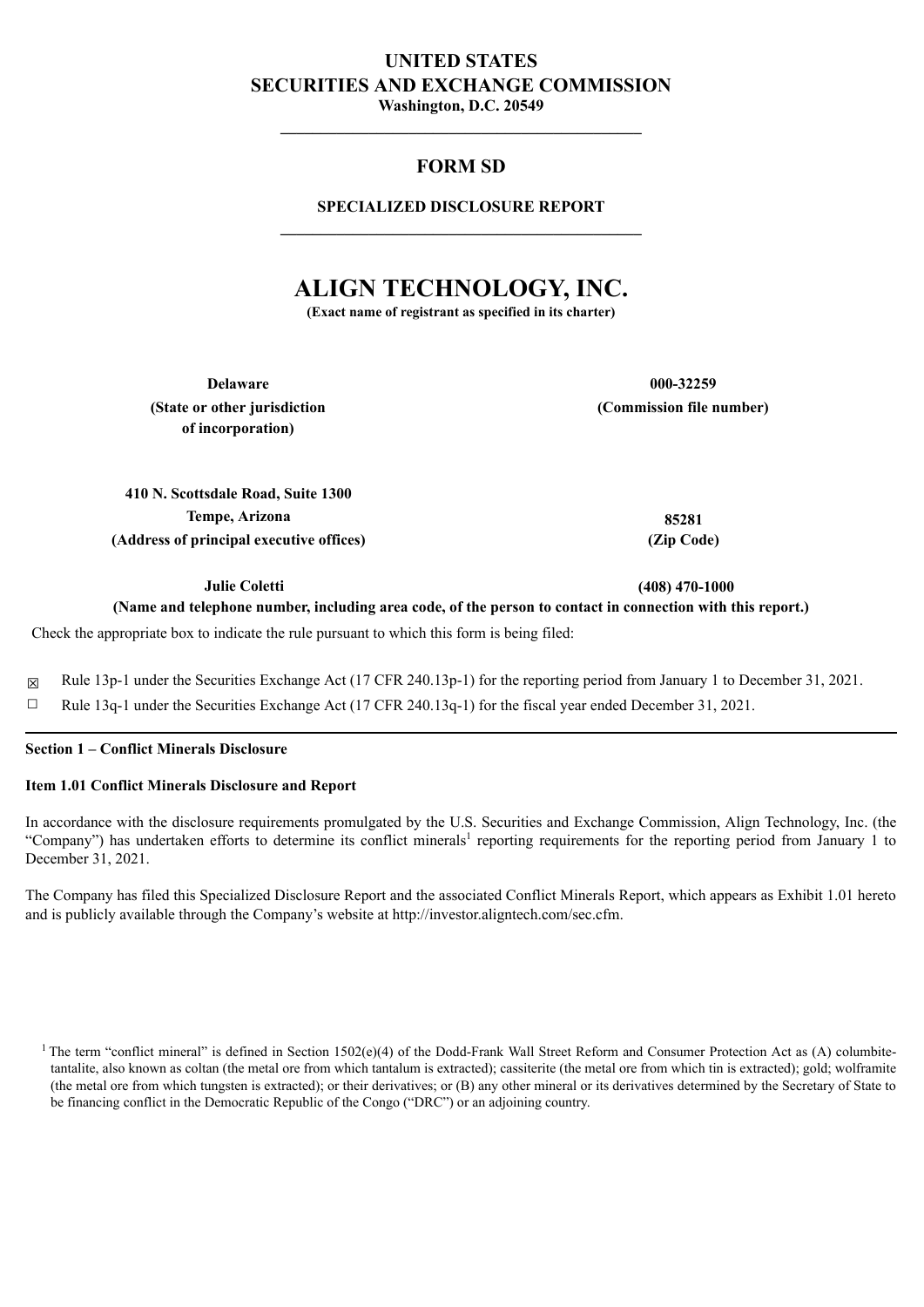### **Item 1.02 Exhibit**

### **Section 2 – Resource Extraction Issuer Disclosure**

#### **Item 2.01 Resource Extraction Issuer Disclosure and Report.**

Not applicable.

**Section 3 - Exhibits**

**Item 3.01 Exhibits**

The following exhibit is filed as part of this report.

Exhibit 1.01 – Align [Technology,](#page-2-0) Inc.'s Conflict Minerals Report for the [reporting](#page-2-0) [period](#page-2-0) [from](#page-2-0) January 1 to [December](#page-2-0) 31, 20[21.](#page-2-0)

**\*\*\*\*\***

### **SIGNATURE**

Pursuant to the requirements of the Securities Exchange Act of 1934, the registrant has duly caused this report to be signed on its behalf by the duly authorized undersigned.

Align Technology, Inc.

By: /s/ Julie Coletti Date: May 26, 2022

Julie Coletti Executive Vice President, Chief Legal and Regulatory Officer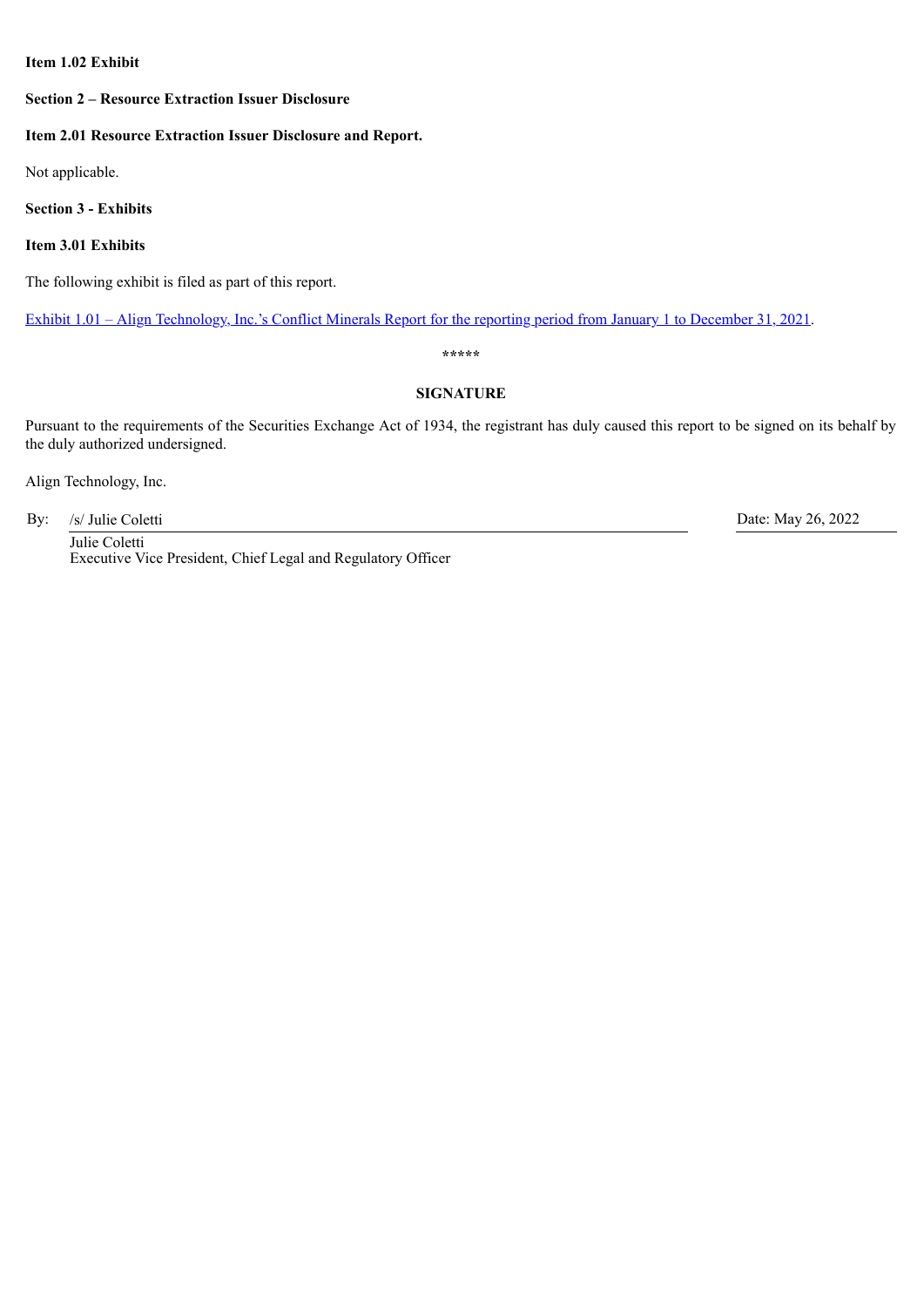### CONFLICT MINERALS REPORT OF

### <span id="page-2-0"></span>**ALIGN TECHNOLOGY, INC.**

### FOR THE REPORTING PERIOD FROM JANUARY 1 TO DECEMBER 31, 2021

### **I. Introduction**

This is the Conflict Minerals<sup>1</sup> Report of Align Technology, Inc. ("we," "our," "us," or the "Company") prepared for calendar year 2021 in accordance with Rule 13p-1 ("Rule 13p-1") under the Securities Exchange Act of 1934 (the "Act"). Numerous terms in this Report are defined in Rule 13p-1 of the Act and SEC Release No. 34-67716 (August 22, 2012) under the Act (the "Adopting Release"). The reader is referred to these sources for the definitions of defined terms contained herein.

In accordance with Rule 13p-1, we undertook efforts to determine the presence and source of the conflict minerals within our products. The Company designed its efforts in conformity with the internationally recognized due diligence framework set forth in the *Organisation for* Economic Co-operation and Development ("OECD") Due Diligence Guidance for Responsible Supply Chains of Minerals from Conflict-Affected and High-Risk Areas<sup>2</sup> ("OECD Due Diligence Guidance") and related Supplements.

The statements below are based on the activities performed to date in good faith by the Company and are based on the infrastructure and information available at the time of this filing. Factors that could affect the accuracy of these statements include, but are not limited to, incomplete supplier data or available smelter data, errors or omissions by suppliers or smelters, evolving identification of smelters, incomplete information from industry or other third-party sources, continuing guidance regarding the SEC final rules, and other issues.

#### **II. Overview**

#### **Company Profile**

The Company designs, manufactures and markets a system of clear aligner therapy, intra-oral scanners and CAD/CAM (computer-aided design and computer-aided manufacturing) digital services used in dentistry, orthodontics, and dental records storage.

We are subject to this rule as we have determined that, during 2021, conflict minerals were likely necessary to the functionality or production of products we manufactured or contracted to manufacture. The Company, as a purchaser of component parts, is many steps removed from the mining of conflict minerals. We do not purchase raw ore or unrefined conflict minerals and we conduct no purchasing activities directly in the DRC or adjoining countries.

#### **Conflict Minerals Policy**

<sup>&</sup>lt;sup>1</sup> The term "conflict mineral" is defined in Section 1502(e)(4) of the Dodd-Frank Wall Street Reform and Consumer Protection Act as (A) columbitetantalite, also known as coltan (the metal ore from which tantalum is extracted); cassiterite (the metal ore from which tin is extracted); gold; wolframite (the metal ore from which tungsten is extracted); or their derivatives; or (B) any other mineral or its derivatives determined by the Secretary of State to be financing conflict in the Democratic Republic of the Congo ("DRC") or an adjoining country.

<sup>&</sup>lt;sup>2</sup> OECD (2016), OECD Due Diligence Guidance for Responsible Supply Chains of Minerals from Conflict-Affected and High-Risk Areas: Third Edition, OECD Publishing, Paris. http://dx.doi.org/10.1787/9789264252479-en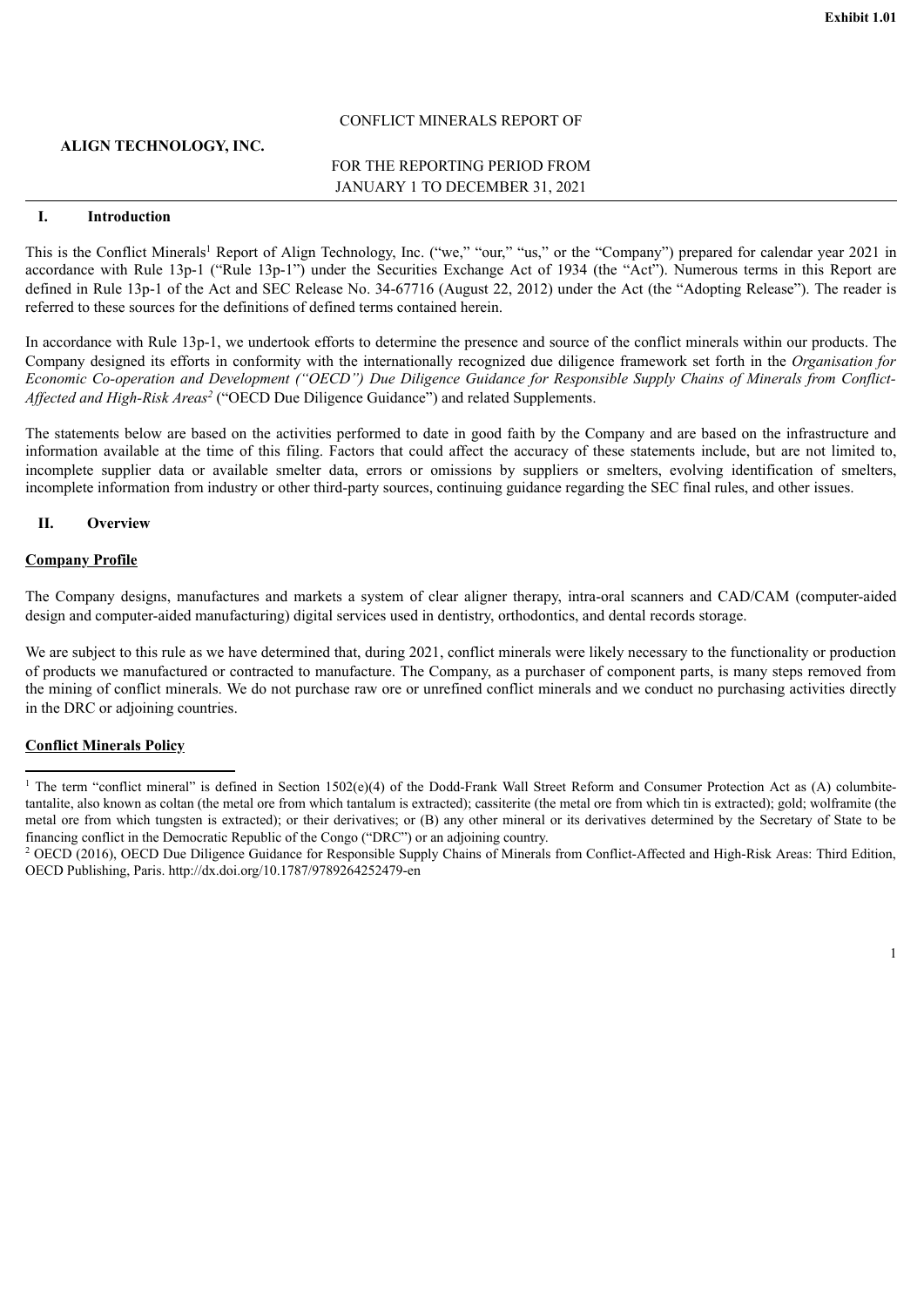The Company developed a policy statement to support the goals expressed by Congress in enacting Section 1502 of the Dodd-Frank Wall Street Reform and Consumer Protection Act. The policy highlights the Company's commitment to complying with the reporting and due diligence obligations required by the SEC rule and the Company's expectations from its suppliers. In addition, the policy includes language encouraging suppliers to source responsibly and that we expect our suppliers to conduct the necessary inquiry and, where appropriate, additional due diligence to provide us with confirmation of the source of the materials used in their processes and ultimately contained in our product. The policy resides on our corporate website (https://investor.aligntech.com/corporate-gov/documents).

### **Reasonable Country of Origin Inquiry Information**

We have conducted a good faith reasonable country of origin inquiry ("RCOI") to determine whether the necessary conflict minerals originated in the DRC or an adjoining country or came from recycled or scrap sources.

The Company's RCOI process included reviewing the products manufactured or contracted to be manufactured during the Reporting Period to identify products that should be deemed in-scope as described by the Adopting Release and conducting an inquiry of our direct suppliers of the in-scope products using the Responsible Minerals Initiative's ("RMI") Conflict Minerals Reporting Template ("CMRT"). Based on the results of our RCOI which indicated sourcing from the DRC or an adjoining country, we exercised due diligence on the source and chain of custody of the conflict minerals in accordance with the OECD Due Diligence Guidance. Our due diligence efforts are discussed further in this Conflict Minerals Report.

### **Due Diligence Program Design**

The Company designed its conflict minerals program to conform, in all material respects, with the five-step framework of the OECD Due Diligence Guidance, the Supplement on Tin, Tantalum, and Tungsten, and the Supplement on Gold, specifically as they relate to our position in the minerals supply chain as a "downstream" company:

- Step 1: Establish strong company management systems
- Step 2: Identify and assess risks in the supply chain
- Step 3: Design and implement a strategy to respond to identified risks
- Step 4: Carry out independent third-party audit of smelter/refiner's due diligence practices
- Step 5: Report annually on supply chain due diligence.

### **III. Due Diligence Measures Performed by The Company**

The following describes the measures taken to reasonably determine the country of origin and to exercise due diligence in the mineral supply chain in conformance with the OECD Due Diligence Guidance.

Step 1: Establish strong company management systems

a. Conflict minerals team – The Company established a conflict minerals team that includes individuals from the relevant business units and departments, including compliance, finance, procurement, sales, and legal. The team was structured to include the involvement from those in upper management roles to help ensure that critical information, including the Company's conflict minerals policy, reached relevant employees and suppliers.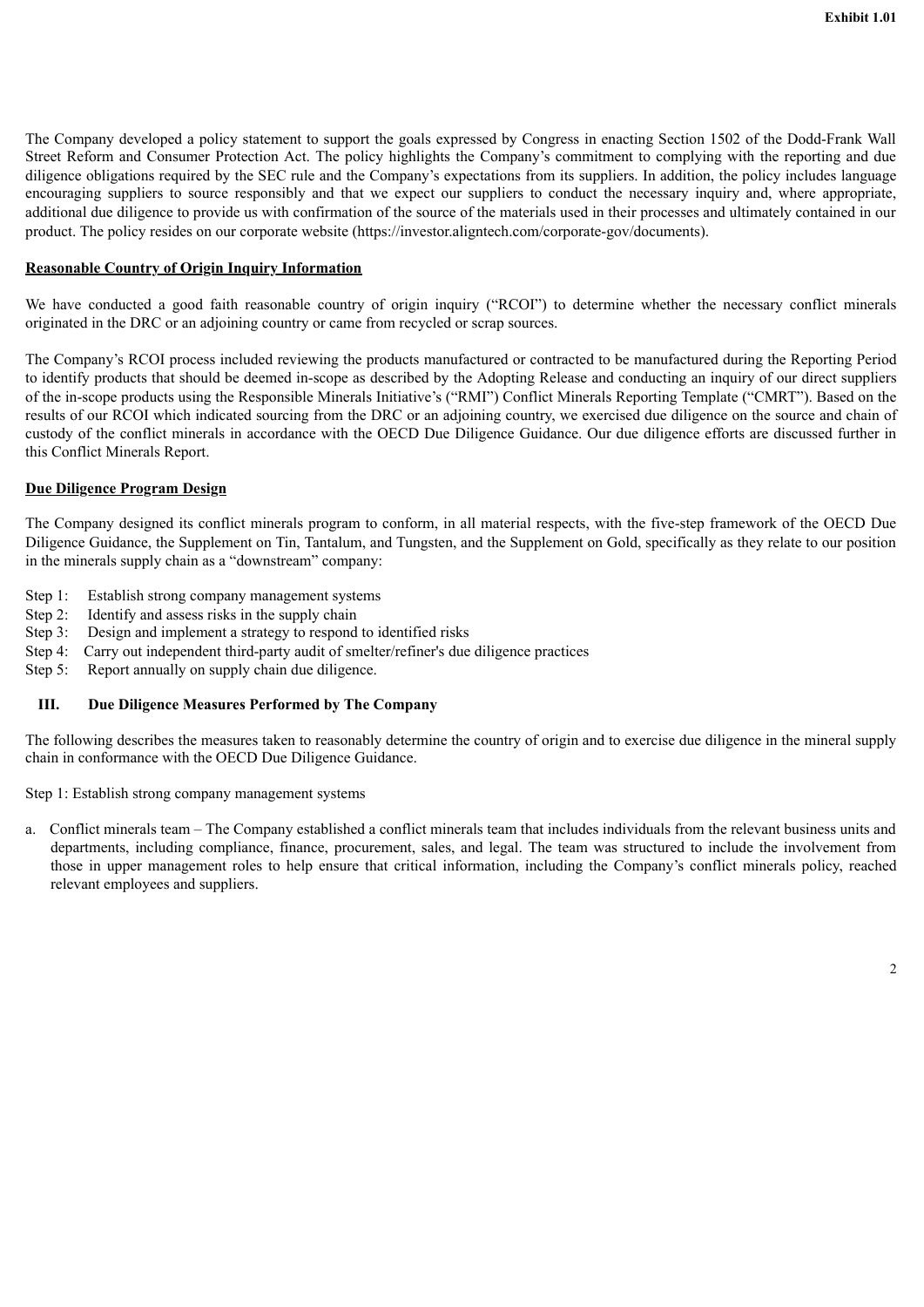- b. Conflict minerals policy The Company adopted and published a policy establishing the expectations of our suppliers. The policy resides on our corporate website (https://investor.aligntech.com/corporate-gov/documents).
- c. Internal engagement We developed a training program to educate employees on our conflict minerals process, the goals of our program, and our reporting obligations as a supplier and a public filer.
- d. Supplier engagement The Company communicated its conflict minerals policy and provided educational materials to our in-scope suppliers. Suppliers were informed when the request for information was initiated on the conflict minerals disclosure requirements as well as recommendations for developing, implementing, and documenting a conflict minerals compliance program. Stakeholders can communicate directly and confidentially with our compliance officer.
- e. Company level grievance mechanism As recommended by the OECD Due Diligence Guidance, the Company has a grievance mechanism in place as a risk-awareness system for conflict minerals issues. The policy statement provides a contact for internal and external stakeholders to reach out to regarding questions and concerns.
- f. Records management The Company will maintain records relating to our conflict minerals program in accordance with the recommended record retention guidelines of five years.

Step 2: Identify and assess risks in the supply chain

We performed the following steps as part of our risk assessment process:

- a. Identified products in scope Our conflict minerals team conducted a detailed review of the products manufactured or contracted to be manufactured during the Reporting Period to identify products that should be deemed in-scope as described by the Adopting Release.
- b. Conducted RCOI The Company utilized the most recent version of the industry-developed CMRT to query our suppliers for conflict minerals information. We requested this information from the Tier 1 suppliers who provide materials and components for the products deemed in-scope by our conflict minerals team. We evaluated the responses from the templates submitted by our suppliers to determine our reporting obligation based on this RCOI. See Appendix I for a list of countries of origin identified through the RCOI process.
- c. Completed additional follow-up The Company contacted direct suppliers multiple times to request detailed conflict minerals information. We also worked to clarify and validate the accuracy of information provided by our suppliers.
- d. Identified smelters or refiners ("SORs") The Company compiled a list of SORs in our supply chain using our suppliers' responses in their CMRTs. The Company reconciled this list to the list of smelter facilities designated by the RMI's Responsible Minerals Assurance Process ("RMAP"). The RMAP completes independent, third-party audits of smelters and refiners to determine which can be validated as having systems in place that help ensure the minerals are responsibly sourced according to the OECD Due Diligence Guidance. The company also utilized information provided by the London Bullion Market Association ("LBMA"), and Responsible Jewelry Council ("RJC") cross-recognition audit programs. The Company maintains a database of smelter aliases to reconcile suppliers' smelters lists to the list of RMI SORs. We have provided that list in this report within section IV – Product Description; Processing Facilities.

Step 3: Design and implement a strategy to respond to identified risks

We performed the following steps as part of our risk management plan: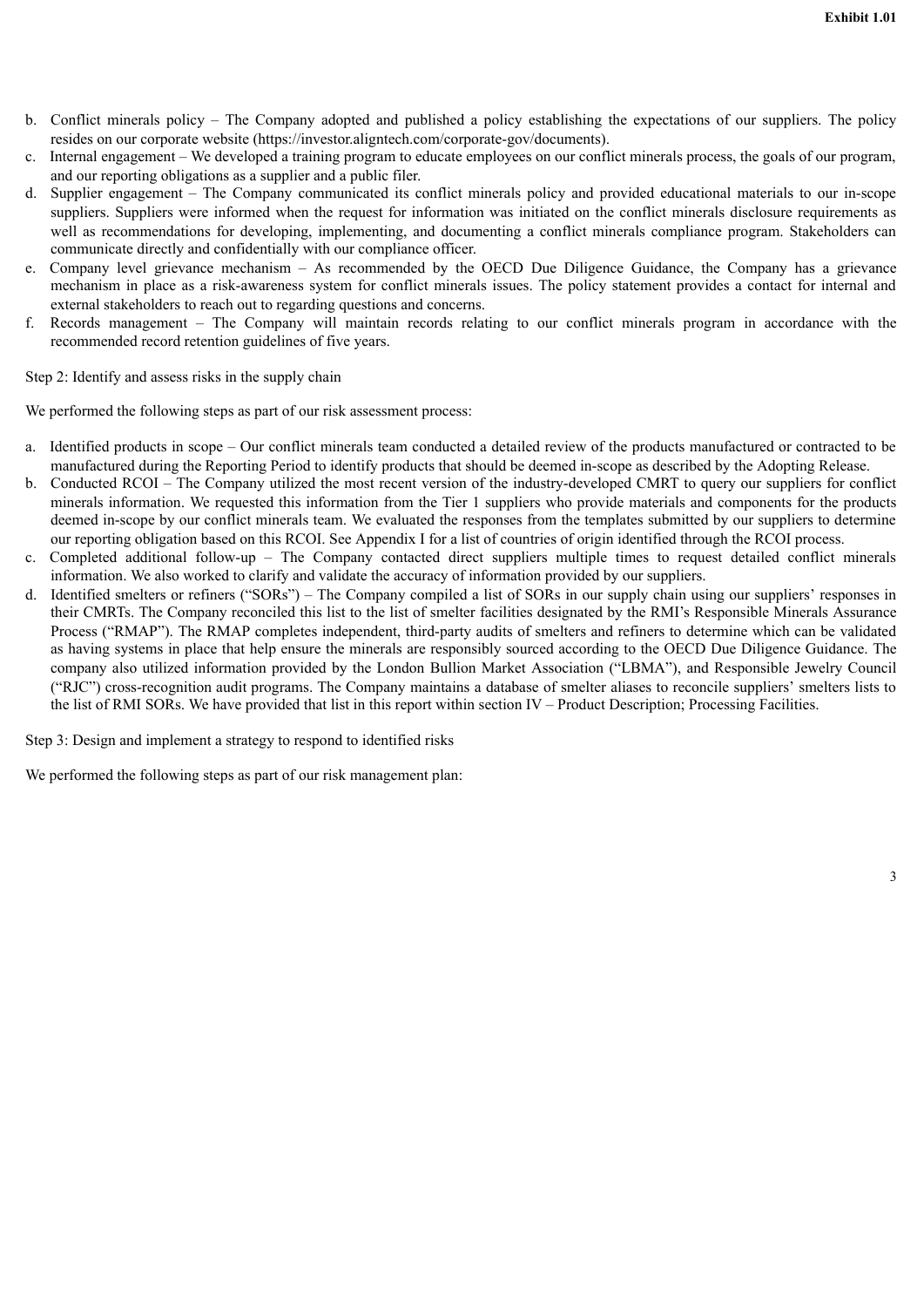- a. Reported results to senior management As necessary, the Conflict Minerals team reports the results of our RCOI to upper management which included the team's plan to respond to risks identified in the due diligence processes.
- b. Designed and implemented a plan The Company used established risk rating criteria to evaluate suppliers based on the responses provided within their CMRT as well as any additional documentation furnished to support those responses and the suppliers' due diligence processes. The resulting risk ratings were used to develop specific supplier outreach and training to address the identified risks and to take corrective actions with suppliers determined not to be in compliance with the Company's conflict minerals policy. Further actions will include additional outreach to suppliers who failed to respond to our multiple requests for information, provided inconsistent or erroneous information, or indicated they had received responses from less than 50% of their in-scope suppliers. Our team further reviews the responses to verify the validity of SORs reported by our suppliers, the audit status of such SORs and the country of origin of the minerals processed at such facilities.
- c. Identified SORs As part of the risk mitigation process, the Company reconciled the list of SORs collected from suppliers to the list of smelter facilities validated by the RMI. The Company maintains a database of smelter aliases to reconcile suppliers' smelters lists to the list of RMI SORs.

Step 4: Carry out independent third-party audit of smelter/refiner's due diligence practices

The Company is using information provided by independent third party audit programs, including the RMI RMAP, LBMA, and RJC, to confirm the existence and verify the OECD-conformance status of SORs identified during our due diligence.

For smelters that had not been audited as conformant, the Company sent a communication to encourage participation in the RMAP and requested the SOR to provide the mines and/or locations the SOR sources from to assist in identifying all countries of origin.

Step 5: Report annually on supply chain due diligence

Accordingly, this Conflict Minerals Report has been filed with the SEC and is available through our website at http://investor.aligntech.com/sec.cfm.

### **IV. Product Description; Processing Facilities**

**Product Description** – The Company has two operating segments: (1) Clear Aligner, which includes the Invisalign System; and (2) Imaging Systems and CAD/CAM Services ("SCCS"), which includes the Company's iTero intraoral scanners and services for dentistry and computeraided design and computer-aided manufacturing ("CAD/CAM") software for dental laboratories and dental practitioners.

**Processing Facilities –** Based on our due diligence process and the information received from our suppliers, the following facilities were identified by the Company's suppliers as the smelters and refiners of the tin, tantalum, tungsten and/or gold present in and necessary to the functionality of products manufactured by the Company in the calendar year ended December 31, 2021. The information from our suppliers is still evolving and may contain company-level declarations. As such, this smelter list is presented in good faith as the best information we have to date. For 2021, we identified 330 SORs in our supply chain, 231 have been audited as conformant with the RMAP. This list may contain smelters that are not in our supply chain and/or there may be other smelters not yet identified in our due diligence process. We will continue to update the list as our information and the relevant third-party data from RMI, LBMA, and RJC becomes known.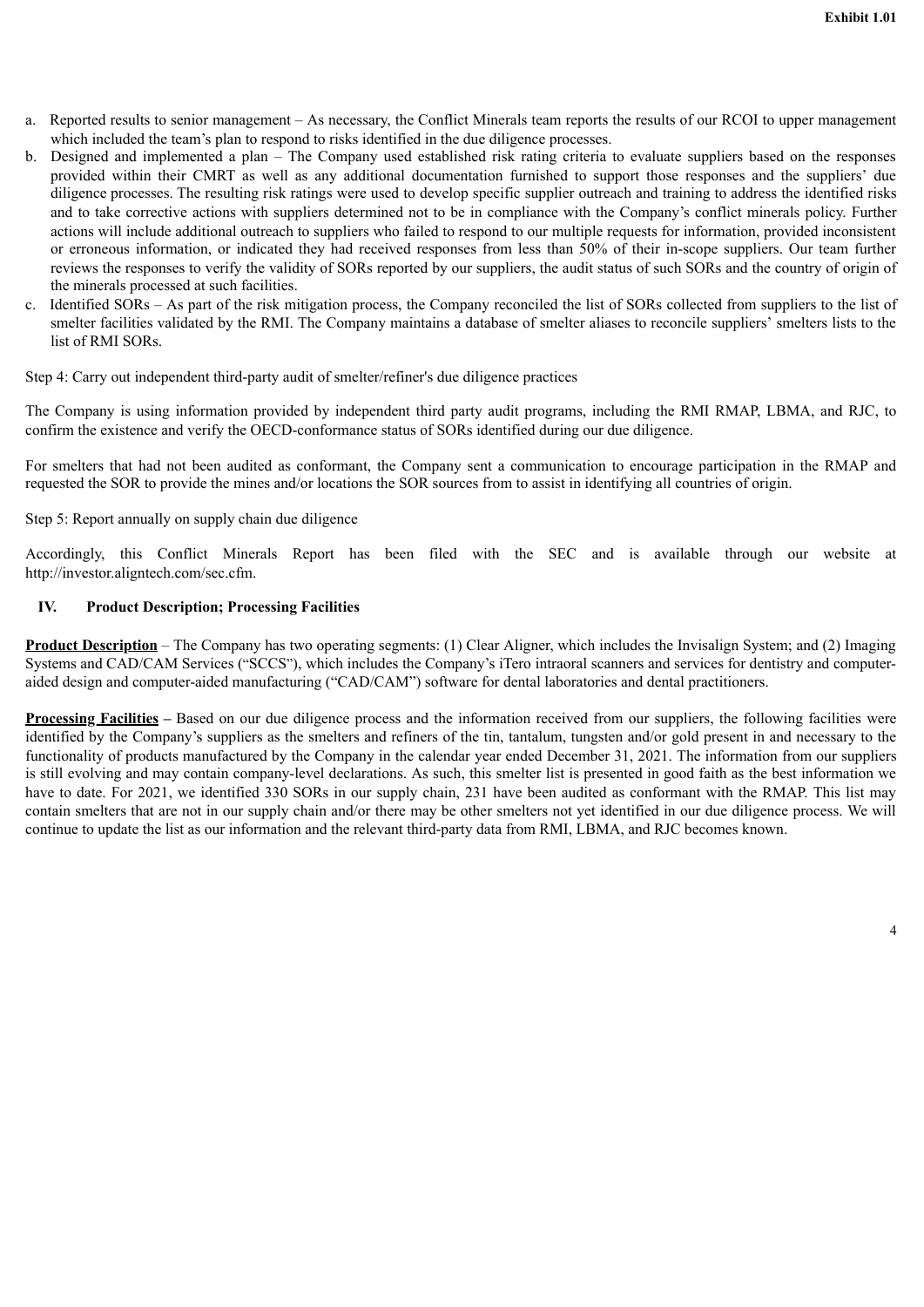

| Metal |                                                               | Country                     | <b>Smelter ID</b> |
|-------|---------------------------------------------------------------|-----------------------------|-------------------|
|       | <b>Smelter Name</b>                                           |                             |                   |
| Gold  | 8853 S.p.A.                                                   | <b>ITALY</b>                | CID002763         |
| Gold  | Abington Reldan Metals, LLC                                   | UNITED STATES OF AMERICA    | CID002708         |
| Gold  | <b>Advanced Chemical Company</b>                              | UNITED STATES OF AMERICA    | CID000015         |
| Gold  | Agosi AG                                                      | <b>GERMANY</b>              | CID000035         |
| Gold  | Aida Chemical Industries Co., Ltd.                            | <b>JAPAN</b>                | CID000019         |
| Gold  | Al Etihad Gold Refinery DMCC                                  | <b>UNITED ARAB EMIRATES</b> | CID002560         |
| Gold  | <b>Alexy Metals</b>                                           | UNITED STATES OF AMERICA    | CID003500         |
| Gold  | Almalyk Mining and Metallurgical Complex (AMMC)               | <b>UZBEKISTAN</b>           | CID000041         |
| Gold  | AngloGold Ashanti Corrego do Sitio Mineracao                  | <b>BRAZIL</b>               | CID000058         |
| Gold  | Argor-Heraeus S.A.                                            | <b>SWITZERLAND</b>          | CID000077         |
| Gold  | Asahi Pretec Corp.                                            | <b>JAPAN</b>                | CID000082         |
| Gold  | Asahi Refining Canada Ltd.                                    | <b>CANADA</b>               | CID000924         |
| Gold  | Asahi Refining USA Inc.                                       | UNITED STATES OF AMERICA    | CID000920         |
| Gold  | Asaka Riken Co., Ltd.                                         | <b>JAPAN</b>                | CID000090         |
| Gold  | Atasay Kuyumculuk Sanayi Ve Ticaret A.S.                      | <b>TURKEY</b>               | CID000103         |
| Gold  | <b>AU Traders and Refiners</b>                                | <b>SOUTH AFRICA</b>         | CID002850         |
| Gold  | <b>Augmont Enterprises Private Limited</b>                    | <b>INDIA</b>                | CID003461         |
| Gold  | Aurubis AG                                                    | <b>GERMANY</b>              | CID000113         |
| Gold  | <b>Bangalore Refinery</b>                                     | <b>INDIA</b>                | CID002863         |
| Gold  | Bangko Sentral ng Pilipinas (Central Bank of the Philippines) | <b>PHILIPPINES</b>          | CID000128         |
| Gold  | <b>Boliden AB</b>                                             | <b>SWEDEN</b>               | CID000157         |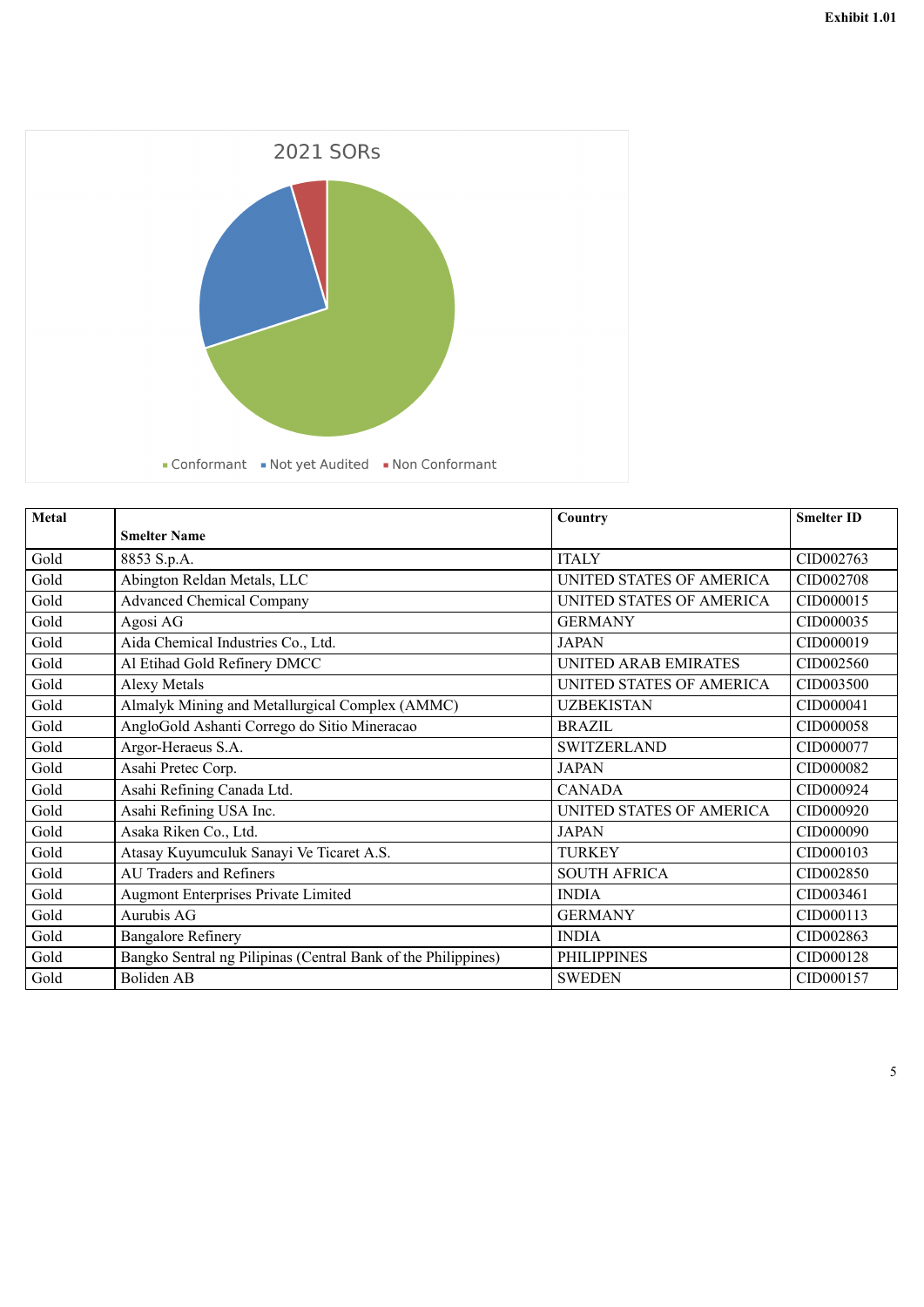| Gold | C. Hafner GmbH + Co. KG                                         | <b>GERMANY</b>              | CID000176 |
|------|-----------------------------------------------------------------|-----------------------------|-----------|
| Gold | C.I Metales Procesados Industriales SAS                         | <b>COLOMBIA</b>             | CID003421 |
| Gold | Caridad                                                         | <b>MEXICO</b>               | CID000180 |
| Gold | CCR Refinery - Glencore Canada Corporation                      | <b>CANADA</b>               | CID000185 |
| Gold | Cendres + Metaux S.A.                                           | <b>SWITZERLAND</b>          | CID000189 |
| Gold | CGR Metalloys Pvt Ltd.                                          | <b>INDIA</b>                | CID003382 |
| Gold | Chimet S.p.A.                                                   | <b>ITALY</b>                | CID000233 |
| Gold | Chugai Mining                                                   | <b>JAPAN</b>                | CID000264 |
| Gold | Daye Non-Ferrous Metals Mining Ltd.                             | <b>CHINA</b>                | CID000343 |
| Gold | Degussa Sonne / Mond Goldhandel GmbH                            | <b>GERMANY</b>              | CID002867 |
| Gold | Dijllah Gold Refinery FZC                                       | <b>UNITED ARAB EMIRATES</b> | CID003348 |
| Gold | Dowa                                                            | <b>JAPAN</b>                | CID000401 |
| Gold | DSC (Do Sung Corporation)                                       | KOREA, REPUBLIC OF          | CID000359 |
| Gold | Eco-System Recycling Co., Ltd. East Plant                       | <b>JAPAN</b>                | CID000425 |
| Gold | Eco-System Recycling Co., Ltd. North Plant                      | <b>JAPAN</b>                | CID003424 |
| Gold | Eco-System Recycling Co., Ltd. West Plant                       | <b>JAPAN</b>                | CID003425 |
| Gold | Emerald Jewel Industry India Limited (Unit 1)                   | <b>INDIA</b>                | CID003487 |
| Gold | Emerald Jewel Industry India Limited (Unit 2)                   | <b>INDIA</b>                | CID003488 |
| Gold | Emerald Jewel Industry India Limited (Unit 3)                   | <b>INDIA</b>                | CID003489 |
| Gold | Emerald Jewel Industry India Limited (Unit 4)                   | <b>INDIA</b>                | CID003490 |
| Gold | <b>Emirates Gold DMCC</b>                                       | <b>UNITED ARAB EMIRATES</b> | CID002561 |
| Gold | Fujairah Gold FZC                                               | <b>UNITED ARAB EMIRATES</b> | CID002584 |
| Gold | Geib Refining Corporation                                       | UNITED STATES OF AMERICA    | CID002459 |
| Gold | GGC Gujrat Gold Centre Pvt. Ltd.                                | <b>INDIA</b>                | CID002852 |
| Gold | <b>Gold Coast Refinery</b>                                      | <b>GHANA</b>                | CID003186 |
| Gold | Gold Refinery of Zijin Mining Group Co., Ltd.                   | <b>CHINA</b>                | CID002243 |
| Gold | Great Wall Precious Metals Co., Ltd. of CBPM                    | <b>CHINA</b>                | CID001909 |
| Gold | Guangdong Jinding Gold Limited                                  | <b>CHINA</b>                | CID002312 |
| Gold | Guoda Safina High-Tech Environmental Refinery Co., Ltd.         | <b>CHINA</b>                | CID000651 |
| Gold | Hangzhou Fuchunjiang Smelting Co., Ltd.                         | <b>CHINA</b>                | CID000671 |
| Gold | Heimerle + Meule GmbH                                           | <b>GERMANY</b>              | CID000694 |
| Gold | Heraeus Germany GmbH Co. KG                                     | <b>GERMANY</b>              | CID000711 |
| Gold | Heraeus Metals Hong Kong Ltd.                                   | <b>CHINA</b>                | CID000707 |
| Gold | Hunan Chenzhou Mining Co., Ltd.                                 | <b>CHINA</b>                | CID000767 |
| Gold | Hunan Guiyang yinxing Nonferrous Smelting Co., Ltd.             | <b>CHINA</b>                | CID000773 |
| Gold | HwaSeong CJ CO., LTD.                                           | KOREA, REPUBLIC OF          | CID000778 |
| Gold | Inner Mongolia Qiankun Gold and Silver Refinery Share Co., Ltd. | <b>CHINA</b>                | CID000801 |
| Gold | <b>International Precious Metal Refiners</b>                    | UNITED ARAB EMIRATES        | CID002562 |
| Gold | Ishifuku Metal Industry Co., Ltd.                               | <b>JAPAN</b>                | CID000807 |
| Gold | Istanbul Gold Refinery                                          | <b>TURKEY</b>               | CID000814 |
| Gold | Italpreziosi                                                    | <b>ITALY</b>                | CID002765 |
| Gold | JALAN & Company                                                 | <b>INDIA</b>                | CID002893 |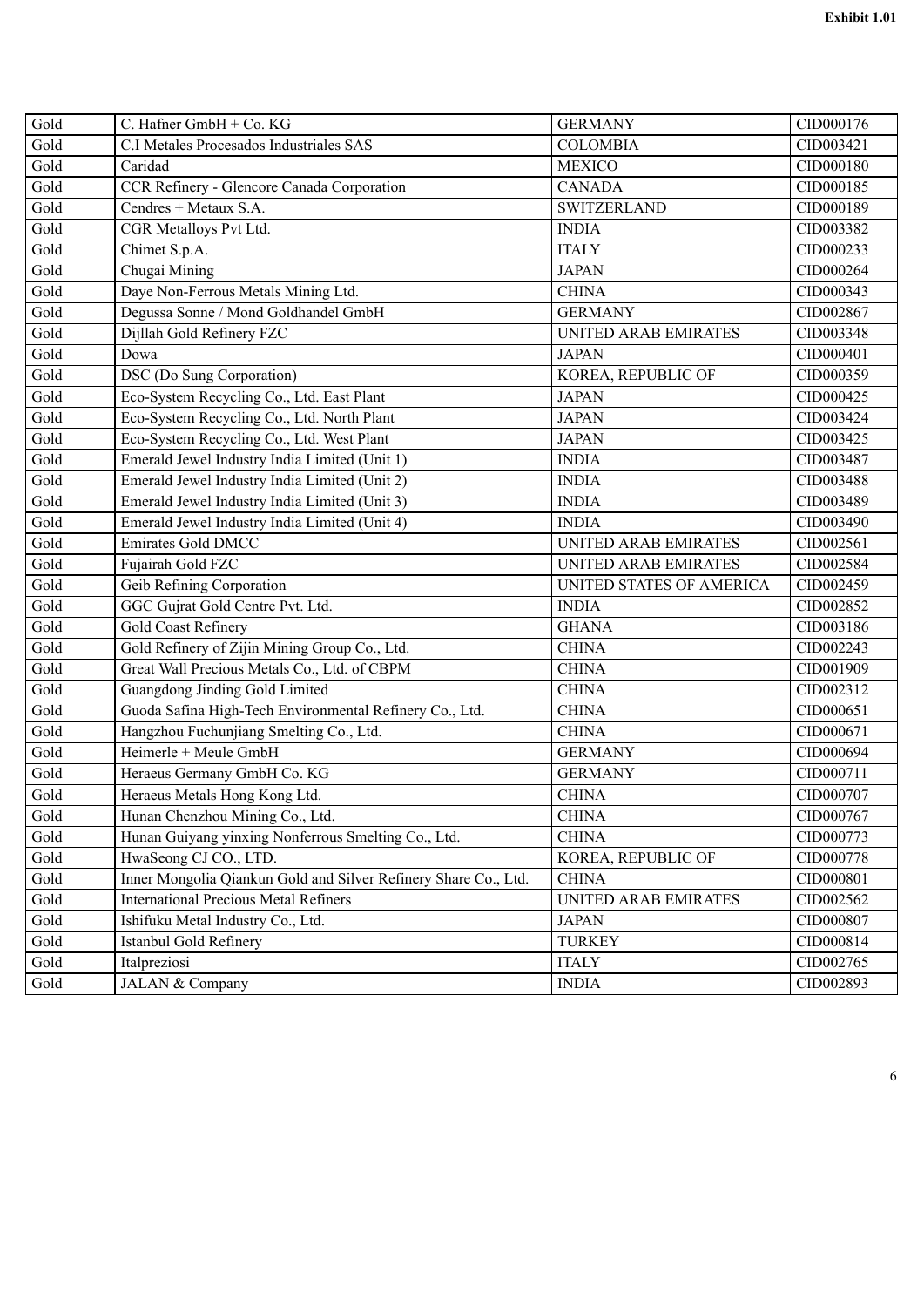| Gold | Japan Mint                                   | <b>JAPAN</b>                | CID000823 |
|------|----------------------------------------------|-----------------------------|-----------|
| Gold | Jiangxi Copper Co., Ltd.                     | <b>CHINA</b>                | CID000855 |
| Gold | <b>JSC Novosibirsk Refinery</b>              | <b>RUSSIAN FEDERATION</b>   | CID000493 |
| Gold | <b>JSC</b> Uralelectromed                    | <b>RUSSIAN FEDERATION</b>   | CID000929 |
| Gold | JX Nippon Mining & Metals Co., Ltd.          | <b>JAPAN</b>                | CID000937 |
| Gold | K.A. Rasmussen                               | <b>NORWAY</b>               | CID003497 |
| Gold | Kaloti Precious Metals                       | <b>UNITED ARAB EMIRATES</b> | CID002563 |
| Gold | Kazakhmys Smelting LLC                       | <b>KAZAKHSTAN</b>           | CID000956 |
| Gold | Kazzinc                                      | <b>KAZAKHSTAN</b>           | CID000957 |
| Gold | Kennecott Utah Copper LLC                    | UNITED STATES OF AMERICA    | CID000969 |
| Gold | KGHM Polska Miedz Spolka Akcyjna             | <b>POLAND</b>               | CID002511 |
| Gold | Kojima Chemicals Co., Ltd.                   | <b>JAPAN</b>                | CID000981 |
| Gold | Korea Zinc Co., Ltd.                         | KOREA, REPUBLIC OF          | CID002605 |
| Gold | Kundan Care Products Ltd.                    | <b>INDIA</b>                | CID003463 |
| Gold | Kyrgyzaltyn JSC                              | <b>KYRGYZSTAN</b>           | CID001029 |
| Gold | Kyshtym Copper-Electrolytic Plant ZAO        | <b>RUSSIAN FEDERATION</b>   | CID002865 |
| Gold | L'azurde Company For Jewelry                 | <b>SAUDI ARABIA</b>         | CID001032 |
| Gold | Lingbao Gold Co., Ltd.                       | <b>CHINA</b>                | CID001056 |
| Gold | Lingbao Jinyuan Tonghui Refinery Co., Ltd.   | <b>CHINA</b>                | CID001058 |
| Gold | L'Orfebre S.A.                               | <b>ANDORRA</b>              | CID002762 |
| Gold | LS-NIKKO Copper Inc.                         | KOREA, REPUBLIC OF          | CID001078 |
| Gold | LT Metal Ltd.                                | KOREA, REPUBLIC OF          | CID000689 |
| Gold | Luoyang Zijin Yinhui Gold Refinery Co., Ltd. | <b>CHINA</b>                | CID001093 |
| Gold | <b>Marsam Metals</b>                         | <b>BRAZIL</b>               | CID002606 |
| Gold | Materion                                     | UNITED STATES OF AMERICA    | CID001113 |
| Gold | Matsuda Sangyo Co., Ltd.                     | <b>JAPAN</b>                | CID001119 |
| Gold | <b>MD</b> Overseas                           | <b>INDIA</b>                | CID003548 |
| Gold | Metal Concentrators SA (Pty) Ltd.            | <b>SOUTH AFRICA</b>         | CID003575 |
| Gold | Metallix Refining Inc.                       | UNITED STATES OF AMERICA    | CID003557 |
| Gold | Metalor Technologies (Hong Kong) Ltd.        | <b>CHINA</b>                | CID001149 |
| Gold | Metalor Technologies (Singapore) Pte., Ltd.  | <b>SINGAPORE</b>            | CID001152 |
| Gold | Metalor Technologies (Suzhou) Ltd.           | <b>CHINA</b>                | CID001147 |
| Gold | Metalor Technologies S.A.                    | <b>SWITZERLAND</b>          | CID001153 |
| Gold | Metalor USA Refining Corporation             | UNITED STATES OF AMERICA    | CID001157 |
| Gold | Metalurgica Met-Mex Penoles S.A. De C.V.     | <b>MEXICO</b>               | CID001161 |
| Gold | Mitsubishi Materials Corporation             | <b>JAPAN</b>                | CID001188 |
| Gold | Mitsui Mining and Smelting Co., Ltd.         | <b>JAPAN</b>                | CID001193 |
| Gold | MMTC-PAMP India Pvt., Ltd.                   | <b>INDIA</b>                | CID002509 |
| Gold | Modeltech Sdn Bhd                            | <b>MALAYSIA</b>             | CID002857 |
| Gold | Morris and Watson                            | <b>NEW ZEALAND</b>          | CID002282 |
| Gold | Moscow Special Alloys Processing Plant       | <b>RUSSIAN FEDERATION</b>   | CID001204 |
| Gold | Nadir Metal Rafineri San. Ve Tic. A.S.       | <b>TURKEY</b>               | CID001220 |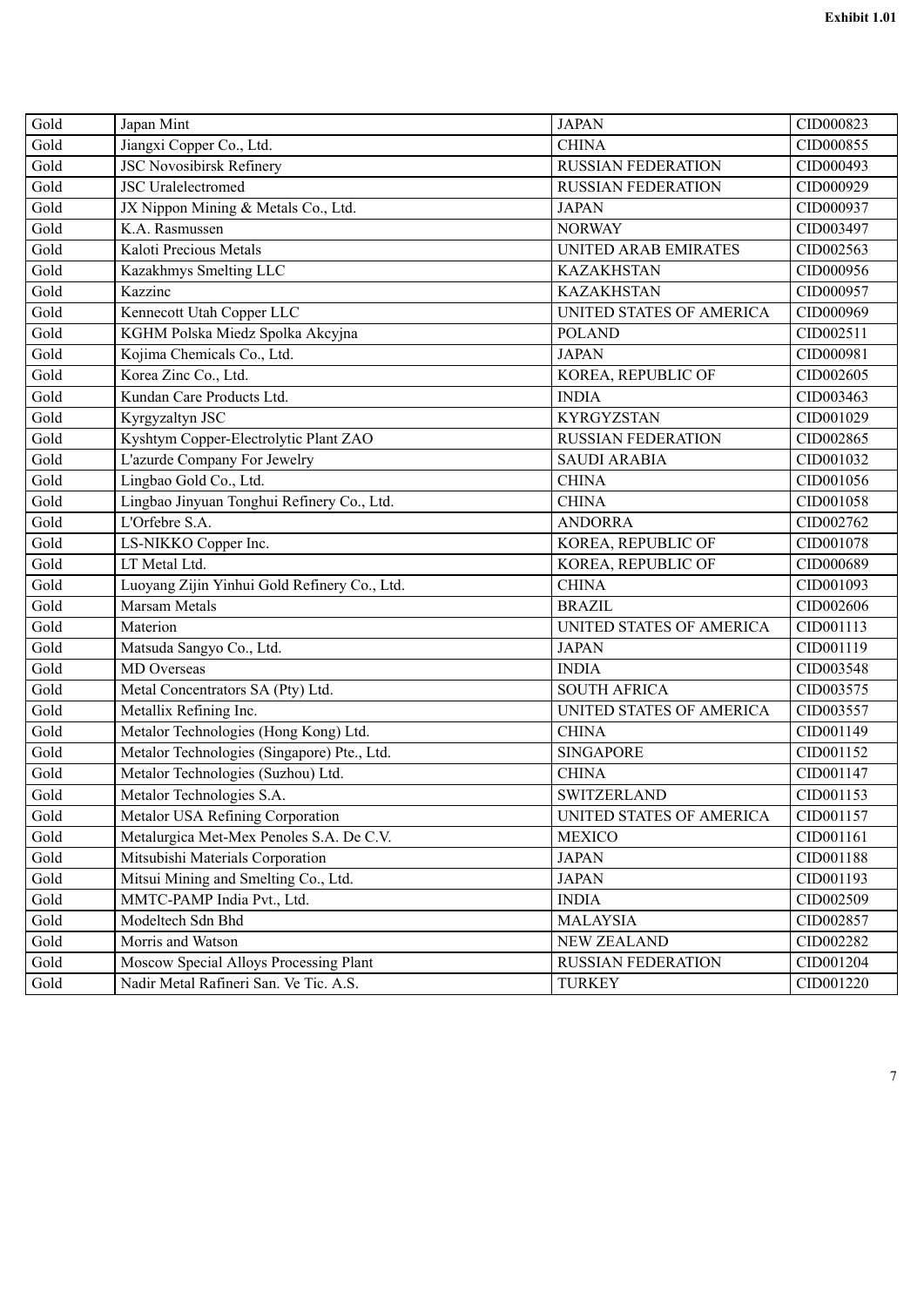| Gold | Navoi Mining and Metallurgical Combinat                                        | <b>UZBEKISTAN</b>         | CID001236 |
|------|--------------------------------------------------------------------------------|---------------------------|-----------|
| Gold | NH Recytech Company                                                            | KOREA, REPUBLIC OF        | CID003189 |
| Gold | Nihon Material Co., Ltd.                                                       | <b>JAPAN</b>              | CID001259 |
| Gold | Ogussa Osterreichische Gold- und Silber-Scheideanstalt GmbH                    | <b>AUSTRIA</b>            | CID002779 |
| Gold | Ohura Precious Metal Industry Co., Ltd.                                        | <b>JAPAN</b>              | CID001325 |
| Gold | OJSC "The Gulidov Krasnoyarsk Non-Ferrous Metals Plant" (OJSC<br>Krastsvetmet) | <b>RUSSIAN FEDERATION</b> | CID001326 |
| Gold | PAMP S.A.                                                                      | <b>SWITZERLAND</b>        | CID001352 |
| Gold | Pease & Curren                                                                 | UNITED STATES OF AMERICA  | CID002872 |
| Gold | Penglai Penggang Gold Industry Co., Ltd.                                       | <b>CHINA</b>              | CID001362 |
| Gold | Planta Recuperadora de Metales SpA                                             | <b>CHILE</b>              | CID002919 |
| Gold | Prioksky Plant of Non-Ferrous Metals                                           | <b>RUSSIAN FEDERATION</b> | CID001386 |
| Gold | PT Aneka Tambang (Persero) Tbk                                                 | <b>INDONESIA</b>          | CID001397 |
| Gold | PX Precinox S.A.                                                               | <b>SWITZERLAND</b>        | CID001498 |
| Gold | QG Refining, LLC                                                               | UNITED STATES OF AMERICA  | CID003324 |
| Gold | Rand Refinery (Pty) Ltd.                                                       | <b>SOUTH AFRICA</b>       | CID001512 |
| Gold | Refinery of Seemine Gold Co., Ltd.                                             | <b>CHINA</b>              | CID000522 |
| Gold | REMONDIS PMR B.V.                                                              | <b>NETHERLANDS</b>        | CID002582 |
| Gold | Royal Canadian Mint                                                            | <b>CANADA</b>             | CID001534 |
| Gold | <b>SAAMP</b>                                                                   | <b>FRANCE</b>             | CID002761 |
| Gold | Sabin Metal Corp.                                                              | UNITED STATES OF AMERICA  | CID001546 |
| Gold | Safimet S.p.A                                                                  | <b>ITALY</b>              | CID002973 |
| Gold | SAFINA A.S.                                                                    | <b>CZECHIA</b>            | CID002290 |
| Gold | Sai Refinery                                                                   | <b>INDIA</b>              | CID002853 |
| Gold | <b>Samduck Precious Metals</b>                                                 | KOREA, REPUBLIC OF        | CID001555 |
| Gold | Samwon Metals Corp.                                                            | KOREA, REPUBLIC OF        | CID001562 |
| Gold | Sancus ZFS (L'Orfebre, SA)                                                     | <b>COLOMBIA</b>           | CID003529 |
| Gold | Sellem Industries Ltd.                                                         | <b>MAURITANIA</b>         | CID003540 |
| Gold | SEMPSA Joyeria Plateria S.A.                                                   | <b>SPAIN</b>              | CID001585 |
| Gold | Shandong Gold Smelting Co., Ltd.                                               | <b>CHINA</b>              | CID001916 |
| Gold | Shandong Humon Smelting Co., Ltd.                                              | <b>CHINA</b>              | CID002525 |
| Gold | Shandong Tiancheng Biological Gold Industrial Co., Ltd.                        | <b>CHINA</b>              | CID001619 |
| Gold | Shandong Zhaojin Gold & Silver Refinery Co., Ltd.                              | <b>CHINA</b>              | CID001622 |
| Gold | Shenzhen Zhonghenglong Real Industry Co., Ltd.                                 | <b>CHINA</b>              | CID002527 |
| Gold | Shirpur Gold Refinery Ltd.                                                     | <b>INDIA</b>              | CID002588 |
| Gold | Sichuan Tianze Precious Metals Co., Ltd.                                       | <b>CHINA</b>              | CID001736 |
| Gold | Singway Technology Co., Ltd.                                                   | TAIWAN, PROVINCE OF CHINA | CID002516 |
| Gold | SOE Shyolkovsky Factory of Secondary Precious Metals                           | <b>RUSSIAN FEDERATION</b> | CID001756 |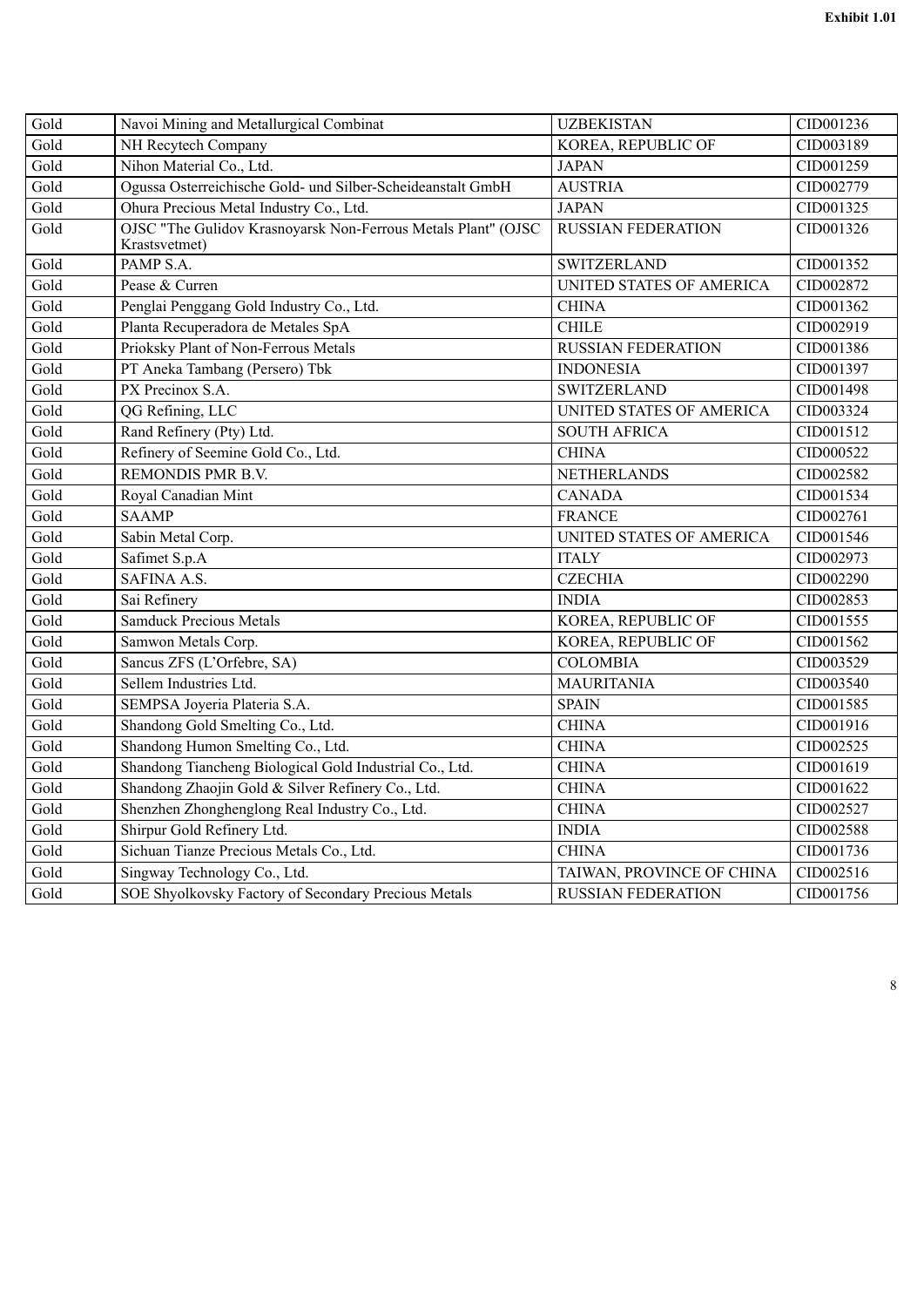| Gold     | Solar Applied Materials Technology Corp.                             | TAIWAN, PROVINCE OF CHINA | CID001761 |
|----------|----------------------------------------------------------------------|---------------------------|-----------|
| Gold     | Sovereign Metals                                                     | <b>INDIA</b>              | CID003383 |
| Gold     | State Research Institute Center for Physical Sciences and Technology | <b>LITHUANIA</b>          | CID003153 |
| Gold     | Sudan Gold Refinery                                                  | <b>SUDAN</b>              | CID002567 |
| Gold     | Sumitomo Metal Mining Co., Ltd.                                      | <b>JAPAN</b>              | CID001798 |
| Gold     | SungEel HiMetal Co., Ltd.                                            | KOREA, REPUBLIC OF        | CID002918 |
| Gold     | Super Dragon Technology Co., Ltd.                                    | TAIWAN, PROVINCE OF CHINA | CID001810 |
| Gold     | T.C.A S.p.A                                                          | <b>ITALY</b>              | CID002580 |
| Gold     | Tanaka Kikinzoku Kogyo K.K.                                          | <b>JAPAN</b>              | CID001875 |
| Gold     | Tokuriki Honten Co., Ltd.                                            | <b>JAPAN</b>              | CID001938 |
| Gold     | Tongling Nonferrous Metals Group Co., Ltd.                           | <b>CHINA</b>              | CID001947 |
| Gold     | TOO Tau-Ken-Altyn                                                    | <b>KAZAKHSTAN</b>         | CID002615 |
| Gold     | Torecom                                                              | KOREA, REPUBLIC OF        | CID001955 |
| Gold     | Umicore Precious Metals Thailand                                     | <b>THAILAND</b>           | CID002314 |
| Gold     | Umicore S.A. Business Unit Precious Metals Refining                  | <b>BELGIUM</b>            | CID001980 |
| Gold     | United Precious Metal Refining, Inc.                                 | UNITED STATES OF AMERICA  | CID001993 |
| Gold     | Valcambi S.A.                                                        | <b>SWITZERLAND</b>        | CID002003 |
| Gold     | WEEEREFINING                                                         | <b>FRANCE</b>             | CID003615 |
| Gold     | Western Australian Mint (T/a The Perth Mint)                         | <b>AUSTRALIA</b>          | CID002030 |
| Gold     | WIELAND Edelmetalle GmbH                                             | <b>GERMANY</b>            | CID002778 |
| Gold     | Yamakin Co., Ltd.                                                    | <b>JAPAN</b>              | CID002100 |
| Gold     | Yokohama Metal Co., Ltd.                                             | <b>JAPAN</b>              | CID002129 |
| Gold     | Yunnan Copper Industry Co., Ltd.                                     | <b>CHINA</b>              | CID000197 |
| Gold     | Zhongyuan Gold Smelter of Zhongjin Gold Corporation                  | <b>CHINA</b>              | CID002224 |
| Tantalum | <b>AMG Brasil</b>                                                    | <b>BRAZIL</b>             | CID001076 |
| Tantalum | Changsha South Tantalum Niobium Co., Ltd.                            | <b>CHINA</b>              | CID000211 |
| Tantalum | D Block Metals, LLC                                                  | UNITED STATES OF AMERICA  | CID002504 |
| Tantalum | F&X Electro-Materials Ltd.                                           | <b>CHINA</b>              | CID000460 |
| Tantalum | FIR Metals & Resource Ltd.                                           | <b>CHINA</b>              | CID002505 |
| Tantalum | Global Advanced Metals Aizu                                          | <b>JAPAN</b>              | CID002558 |
| Tantalum | Global Advanced Metals Boyertown                                     | UNITED STATES OF AMERICA  | CID002557 |
| Tantalum | H.C. Starck Hermsdorf GmbH                                           | <b>GERMANY</b>            | CID002547 |
| Tantalum | H.C. Starck Inc.                                                     | UNITED STATES OF AMERICA  | CID002548 |
| Tantalum | Hengyang King Xing Lifeng New Materials Co., Ltd.                    | <b>CHINA</b>              | CID002492 |
| Tantalum | Jiangxi Dinghai Tantalum & Niobium Co., Ltd.                         | <b>CHINA</b>              | CID002512 |
| Tantalum | Jiangxi Tuohong New Raw Material                                     | <b>CHINA</b>              | CID002842 |
| Tantalum | JiuJiang JinXin Nonferrous Metals Co., Ltd.                          | <b>CHINA</b>              | CID000914 |
| Tantalum | Jiujiang Tanbre Co., Ltd.                                            | <b>CHINA</b>              | CID000917 |
| Tantalum | Jiujiang Zhongao Tantalum & Niobium Co., Ltd.                        | <b>CHINA</b>              | CID002506 |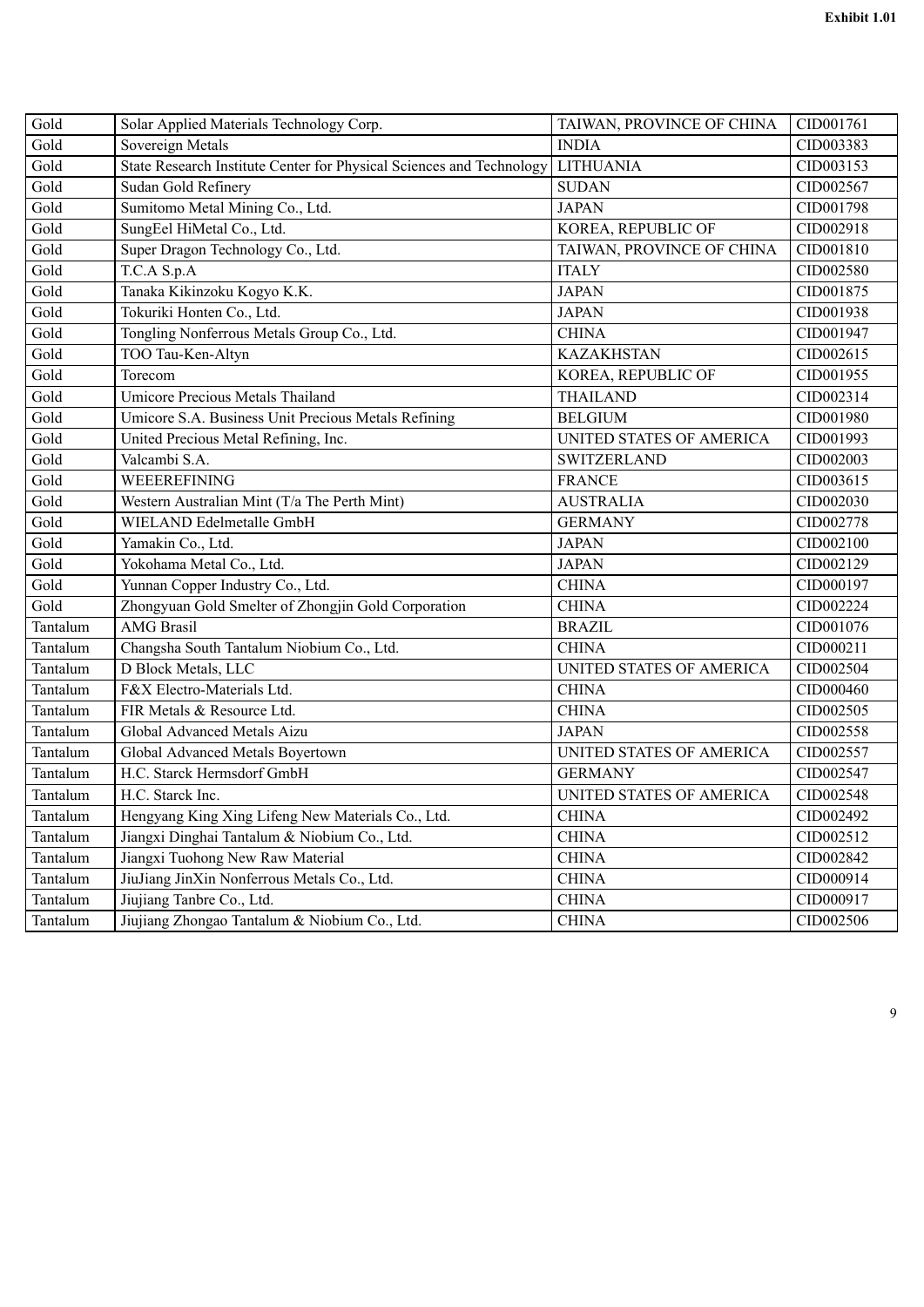| Tantalum | <b>KEMET</b> de Mexico                                                                   | <b>MEXICO</b>                              | CID002539 |
|----------|------------------------------------------------------------------------------------------|--------------------------------------------|-----------|
| Tantalum | Metallurgical Products India Pvt., Ltd.                                                  | <b>INDIA</b>                               | CID001163 |
| Tantalum | Mineracao Taboca S.A.                                                                    | <b>BRAZIL</b>                              | CID001175 |
| Tantalum | Mitsui Mining and Smelting Co., Ltd.                                                     | <b>JAPAN</b>                               | CID001192 |
| Tantalum | Ningxia Orient Tantalum Industry Co., Ltd.                                               | <b>CHINA</b>                               | CID001277 |
| Tantalum | <b>NPM Silmet AS</b>                                                                     | <b>ESTONIA</b>                             | CID001200 |
| Tantalum | QuantumClean                                                                             | UNITED STATES OF AMERICA                   | CID001508 |
| Tantalum | Resind Industria e Comercio Ltda.                                                        | <b>BRAZIL</b>                              | CID002707 |
| Tantalum | RFH Yancheng Jinye New Material Technology Co., Ltd.                                     | <b>CHINA</b>                               | CID003583 |
| Tantalum | Solikamsk Magnesium Works OAO                                                            | <b>RUSSIAN FEDERATION</b>                  | CID001769 |
| Tantalum | Taki Chemical Co., Ltd.                                                                  | <b>JAPAN</b>                               | CID001869 |
| Tantalum | TANIOBIS Co., Ltd.                                                                       | <b>THAILAND</b>                            | CID002544 |
| Tantalum | <b>TANIOBIS GmbH</b>                                                                     | <b>GERMANY</b>                             | CID002545 |
| Tantalum | TANIOBIS Japan Co., Ltd.                                                                 | <b>JAPAN</b>                               | CID002549 |
| Tantalum | TANIOBIS Smelting GmbH & Co. KG                                                          | <b>GERMANY</b>                             | CID002550 |
| Tantalum | <b>Telex Metals</b>                                                                      | UNITED STATES OF AMERICA                   | CID001891 |
| Tantalum | Ulba Metallurgical Plant JSC                                                             | <b>KAZAKHSTAN</b>                          | CID001969 |
| Tantalum | XIMEI RESOURCES (GUANGDONG) LIMITED                                                      | <b>CHINA</b>                               | CID000616 |
| Tantalum | XinXing HaoRong Electronic Material Co., Ltd.                                            | <b>CHINA</b>                               | CID002508 |
| Tantalum | Yanling Jincheng Tantalum & Niobium Co., Ltd.                                            | <b>CHINA</b>                               | CID001522 |
| Tin      | Alpha                                                                                    | UNITED STATES OF AMERICA                   | CID000292 |
| Tin      | An Vinh Joint Stock Mineral Processing Company                                           | <b>VIET NAM</b>                            | CID002703 |
| Tin      | Chenzhou Yunxiang Mining and Metallurgy Co., Ltd.                                        | <b>CHINA</b>                               | CID000228 |
| Tin      | Chifeng Dajingzi Tin Industry Co., Ltd.                                                  | <b>CHINA</b>                               | CID003190 |
| Tin      | China Tin Group Co., Ltd.                                                                | <b>CHINA</b>                               | CID001070 |
| Tin      | CRM Fundicao De Metais E Comercio De Equipamentos Eletronicos<br>Do Brasil Ltda          | <b>BRAZIL</b>                              | CID003486 |
| Tin      | <b>CRM</b> Synergies                                                                     | <b>SPAIN</b>                               | CID003524 |
| Tin      | CV Venus Inti Perkasa                                                                    | <b>INDONESIA</b>                           | CID002455 |
| Tin      | Dongguan CiEXPO Environmental Engineering Co., Ltd.                                      | <b>CHINA</b>                               | CID003356 |
| Tin      | Dowa                                                                                     | <b>JAPAN</b>                               | CID000402 |
| Tin      | Electro-Mechanical Facility of the Cao Bang Minerals & Metallurgy<br>Joint Stock Company | <b>VIET NAM</b>                            | CID002572 |
| Tin      | <b>EM Vinto</b>                                                                          | <b>BOLIVIA (PLURINATIONAL</b><br>STATE OF) | CID000438 |
| Tin      | Estanho de Rondonia S.A.                                                                 | <b>BRAZIL</b>                              | CID000448 |
| Tin      | Fabrica Auricchio Industria e Comercio Ltda.                                             | <b>BRAZIL</b>                              | CID003582 |
| Tin      | Fenix Metals                                                                             | <b>POLAND</b>                              | CID000468 |
| Tin      | Gejiu City Fuxiang Industry and Trade Co., Ltd.                                          | <b>CHINA</b>                               | CID003410 |
| Tin      | Gejiu Kai Meng Industry and Trade LLC                                                    | <b>CHINA</b>                               | CID000942 |
| Tin      | Gejiu Non-Ferrous Metal Processing Co., Ltd.                                             | <b>CHINA</b>                               | CID000538 |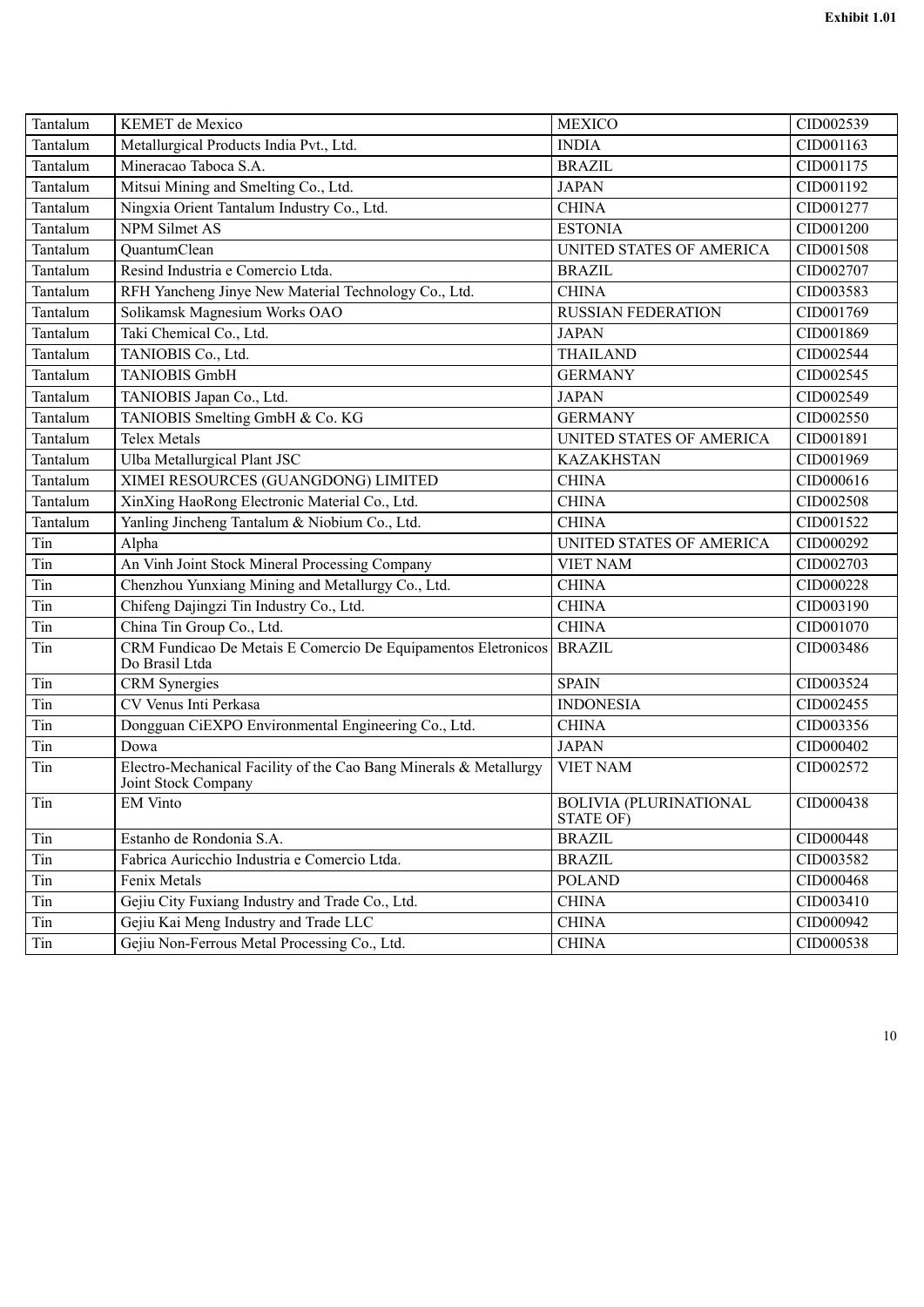| Tin | Gejiu Yunxin Nonferrous Electrolysis Co., Ltd.   | <b>CHINA</b>                               | CID001908 |
|-----|--------------------------------------------------|--------------------------------------------|-----------|
| Tin | Gejiu Zili Mining And Metallurgy Co., Ltd.       | <b>CHINA</b>                               | CID000555 |
| Tin | Guangdong Hanhe Non-Ferrous Metal Co., Ltd.      | <b>CHINA</b>                               | CID003116 |
| Tin | Jiangxi New Nanshan Technology Ltd.              | <b>CHINA</b>                               | CID001231 |
| Tin | Luna Smelter, Ltd.                               | <b>RWANDA</b>                              | CID003387 |
| Tin | Ma'anshan Weitai Tin Co., Ltd.                   | <b>CHINA</b>                               | CID003379 |
| Tin | Magnu's Minerais Metais e Ligas Ltda.            | <b>BRAZIL</b>                              | CID002468 |
| Tin | Malaysia Smelting Corporation (MSC)              | <b>MALAYSIA</b>                            | CID001105 |
| Tin | Melt Metais e Ligas S.A.                         | <b>BRAZIL</b>                              | CID002500 |
| Tin | Metallic Resources, Inc.                         | UNITED STATES OF AMERICA                   | CID001142 |
| Tin | Metallo Belgium N.V.                             | <b>BELGIUM</b>                             | CID002773 |
| Tin | Metallo Spain S.L.U.                             | <b>SPAIN</b>                               | CID002774 |
| Tin | Mineracao Taboca S.A.                            | <b>BRAZIL</b>                              | CID001173 |
| Tin | Minsur                                           | <b>PERU</b>                                | CID001182 |
| Tin | Mitsubishi Materials Corporation                 | <b>JAPAN</b>                               | CID001191 |
| Tin | Modeltech Sdn Bhd                                | <b>MALAYSIA</b>                            | CID002858 |
| Tin | Nghe Tinh Non-Ferrous Metals Joint Stock Company | <b>VIET NAM</b>                            | CID002573 |
| Tin | Novosibirsk Processing Plant Ltd.                | <b>RUSSIAN FEDERATION</b>                  | CID001305 |
| Tin | O.M. Manufacturing (Thailand) Co., Ltd.          | <b>THAILAND</b>                            | CID001314 |
| Tin | O.M. Manufacturing Philippines, Inc.             | <b>PHILIPPINES</b>                         | CID002517 |
| Tin | Operaciones Metalurgicas S.A.                    | <b>BOLIVIA (PLURINATIONAL</b><br>STATE OF) | CID001337 |
| Tin | Pongpipat Company Limited                        | <b>MYANMAR</b>                             | CID003208 |
| Tin | Precious Minerals and Smelting Limited           | <b>INDIA</b>                               | CID003409 |
| Tin | PT Aries Kencana Sejahtera                       | <b>INDONESIA</b>                           | CID000309 |
| Tin | PT Artha Cipta Langgeng                          | <b>INDONESIA</b>                           | CID001399 |
| Tin | PT ATD Makmur Mandiri Jaya                       | <b>INDONESIA</b>                           | CID002503 |
| Tin | PT Babel Inti Perkasa                            | <b>INDONESIA</b>                           | CID001402 |
| Tin | PT Babel Surya Alam Lestari                      | <b>INDONESIA</b>                           | CID001406 |
| Tin | PT Bangka Serumpun                               | <b>INDONESIA</b>                           | CID003205 |
| Tin | PT Belitung Industri Sejahtera                   | <b>INDONESIA</b>                           | CID001421 |
| Tin | PT Bukit Timah                                   | <b>INDONESIA</b>                           | CID001428 |
| Tin | PT Cipta Persada Mulia                           | <b>INDONESIA</b>                           | CID002696 |
| Tin | PT Masbro Alam Stania                            | <b>INDONESIA</b>                           | CID003380 |
| Tin | PT Menara Cipta Mulia                            | <b>INDONESIA</b>                           | CID002835 |
| Tin | PT Mitra Stania Prima                            | <b>INDONESIA</b>                           | CID001453 |
| Tin | PT Mitra Sukses Globalindo                       | <b>INDONESIA</b>                           | CID003449 |
| Tin | PT Panca Mega Persada                            | <b>INDONESIA</b>                           | CID001457 |
| Tin | PT Prima Timah Utama                             | <b>INDONESIA</b>                           | CID001458 |
| Tin | PT Rajawali Rimba Perkasa                        | <b>INDONESIA</b>                           | CID003381 |
| Tin | PT Refined Bangka Tin                            | <b>INDONESIA</b>                           | CID001460 |
| Tin | PT Sariwiguna Binasentosa                        | <b>INDONESIA</b>                           | CID001463 |
| Tin | PT Stanindo Inti Perkasa                         | <b>INDONESIA</b>                           | CID001468 |
| Tin | PT Sukses Inti Makmur                            | <b>INDONESIA</b>                           | CID002816 |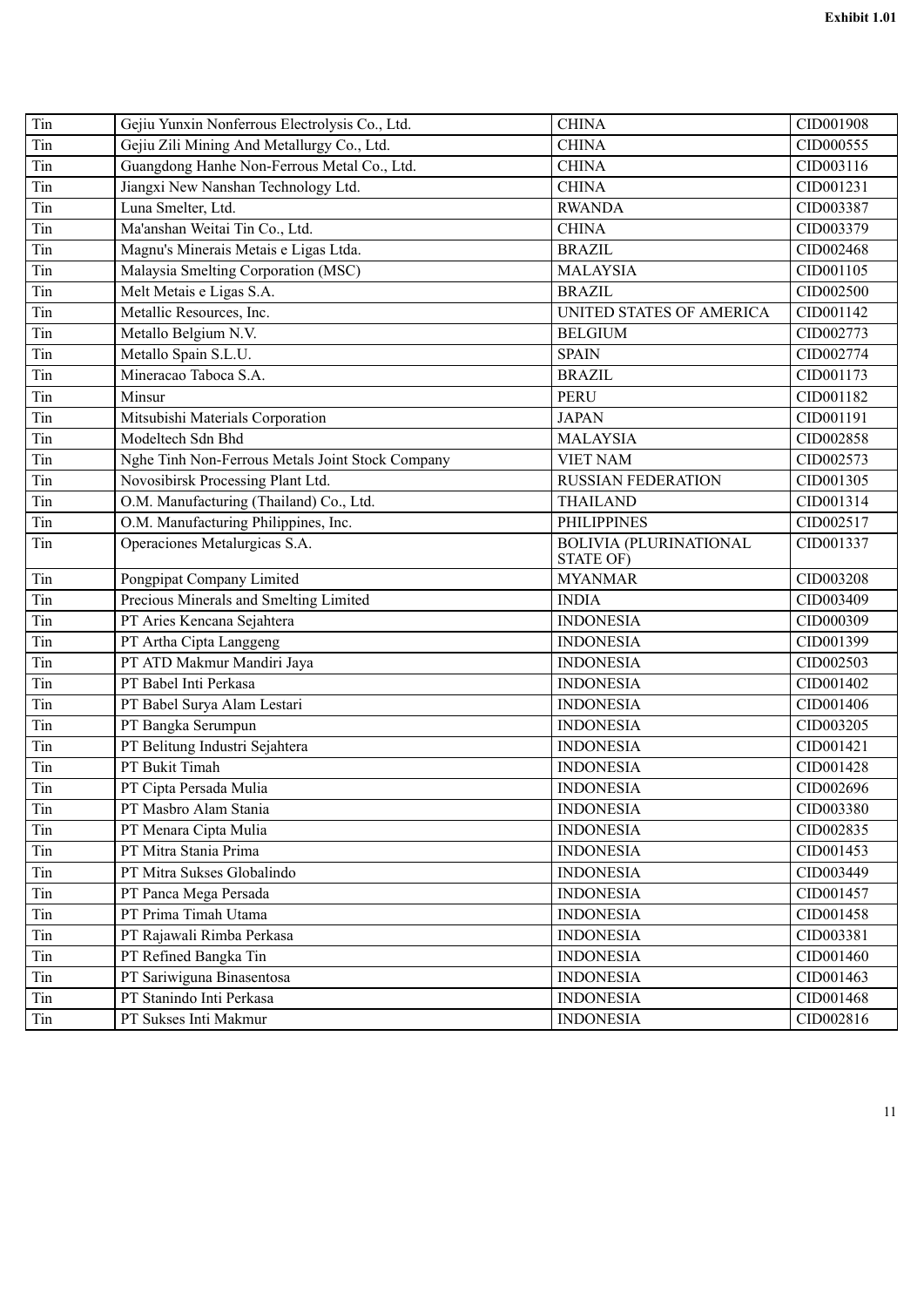| Tin      | PT Timah Nusantara                                         | <b>INDONESIA</b>          | CID001486 |
|----------|------------------------------------------------------------|---------------------------|-----------|
| Tin      | PT Timah Tbk Kundur                                        | <b>INDONESIA</b>          | CID001477 |
| Tin      | PT Timah Tbk Mentok                                        | <b>INDONESIA</b>          | CID001482 |
| Tin      | PT Tinindo Inter Nusa                                      | <b>INDONESIA</b>          | CID001490 |
| Tin      | PT Tirus Putra Mandiri                                     | <b>INDONESIA</b>          | CID002478 |
| Tin      | PT Tommy Utama                                             | <b>INDONESIA</b>          | CID001493 |
| Tin      | Resind Industria e Comercio Ltda.                          | <b>BRAZIL</b>             | CID002706 |
| Tin      | Rui Da Hung                                                | TAIWAN, PROVINCE OF CHINA | CID001539 |
| Tin      | Soft Metais Ltda.                                          | <b>BRAZIL</b>             | CID001758 |
| Tin      | Super Ligas                                                | <b>BRAZIL</b>             | CID002756 |
| Tin      | Thai Nguyen Mining and Metallurgy Co., Ltd.                | <b>VIET NAM</b>           | CID002834 |
| Tin      | Thaisarco                                                  | <b>THAILAND</b>           | CID001898 |
| Tin      | Tin Smelting Branch of Yunnan Tin Co., Ltd.                | <b>CHINA</b>              | CID002180 |
| Tin      | Tin Technology & Refining                                  | UNITED STATES OF AMERICA  | CID003325 |
| Tin      | Tuyen Quang Non-Ferrous Metals Joint Stock Company         | <b>VIET NAM</b>           | CID002574 |
| Tin      | VQB Mineral and Trading Group JSC                          | <b>VIET NAM</b>           | CID002015 |
| Tin      | White Solder Metalurgia e Mineracao Ltda.                  | <b>BRAZIL</b>             | CID002036 |
| Tin      | Yunnan Chengfeng Non-ferrous Metals Co., Ltd.              | <b>CHINA</b>              | CID002158 |
| Tin      | Yunnan Yunfan Non-ferrous Metals Co., Ltd.                 | <b>CHINA</b>              | CID003397 |
| Tungsten | A.L.M.T. Corp.                                             | <b>JAPAN</b>              | CID000004 |
| Tungsten | <b>ACL Metais Eireli</b>                                   | <b>BRAZIL</b>             | CID002833 |
| Tungsten | Albasteel Industria e Comercio de Ligas Para Fundicao Ltd. | <b>BRAZIL</b>             | CID003427 |
| Tungsten | Artek LLC                                                  | <b>RUSSIAN FEDERATION</b> | CID003553 |
| Tungsten | Asia Tungsten Products Vietnam Ltd.                        | <b>VIET NAM</b>           | CID002502 |
| Tungsten | Chenzhou Diamond Tungsten Products Co., Ltd.               | <b>CHINA</b>              | CID002513 |
| Tungsten | China Molybdenum Tungsten Co., Ltd.                        | <b>CHINA</b>              | CID002641 |
| Tungsten | Chongyi Zhangyuan Tungsten Co., Ltd.                       | <b>CHINA</b>              | CID000258 |
| Tungsten | CNMC (Guangxi) PGMA Co., Ltd.                              | <b>CHINA</b>              | CID000281 |
| Tungsten | Cronimet Brasil Ltda                                       | <b>BRAZIL</b>             | CID003468 |
| Tungsten | Fujian Ganmin RareMetal Co., Ltd.                          | <b>CHINA</b>              | CID003401 |
| Tungsten | Fujian Xinlu Tungsten Co., Ltd.                            | <b>CHINA</b>              | CID003609 |
| Tungsten | Ganzhou Haichuang Tungsten Co., Ltd.                       | <b>CHINA</b>              | CID002645 |
| Tungsten | Ganzhou Huaxing Tungsten Products Co., Ltd.                | <b>CHINA</b>              | CID000875 |
| Tungsten | Ganzhou Jiangwu Ferrotungsten Co., Ltd.                    | <b>CHINA</b>              | CID002315 |
| Tungsten | Ganzhou Seadragon W & Mo Co., Ltd.                         | <b>CHINA</b>              | CID002494 |
| Tungsten | Global Tungsten & Powders Corp.                            | UNITED STATES OF AMERICA  | CID000568 |
| Tungsten | Guangdong Xianglu Tungsten Co., Ltd.                       | <b>CHINA</b>              | CID000218 |
| Tungsten | H.C. Starck Tungsten GmbH                                  | <b>GERMANY</b>            | CID002541 |
| Tungsten | Hubei Green Tungsten Co., Ltd.                             | <b>CHINA</b>              | CID003417 |
| Tungsten | Hunan Chenzhou Mining Co., Ltd.                            | <b>CHINA</b>              | CID000766 |
| Tungsten | Hunan Chunchang Nonferrous Metals Co., Ltd.                | <b>CHINA</b>              | CID000769 |
| Tungsten | Hydrometallurg, JSC                                        | <b>RUSSIAN FEDERATION</b> | CID002649 |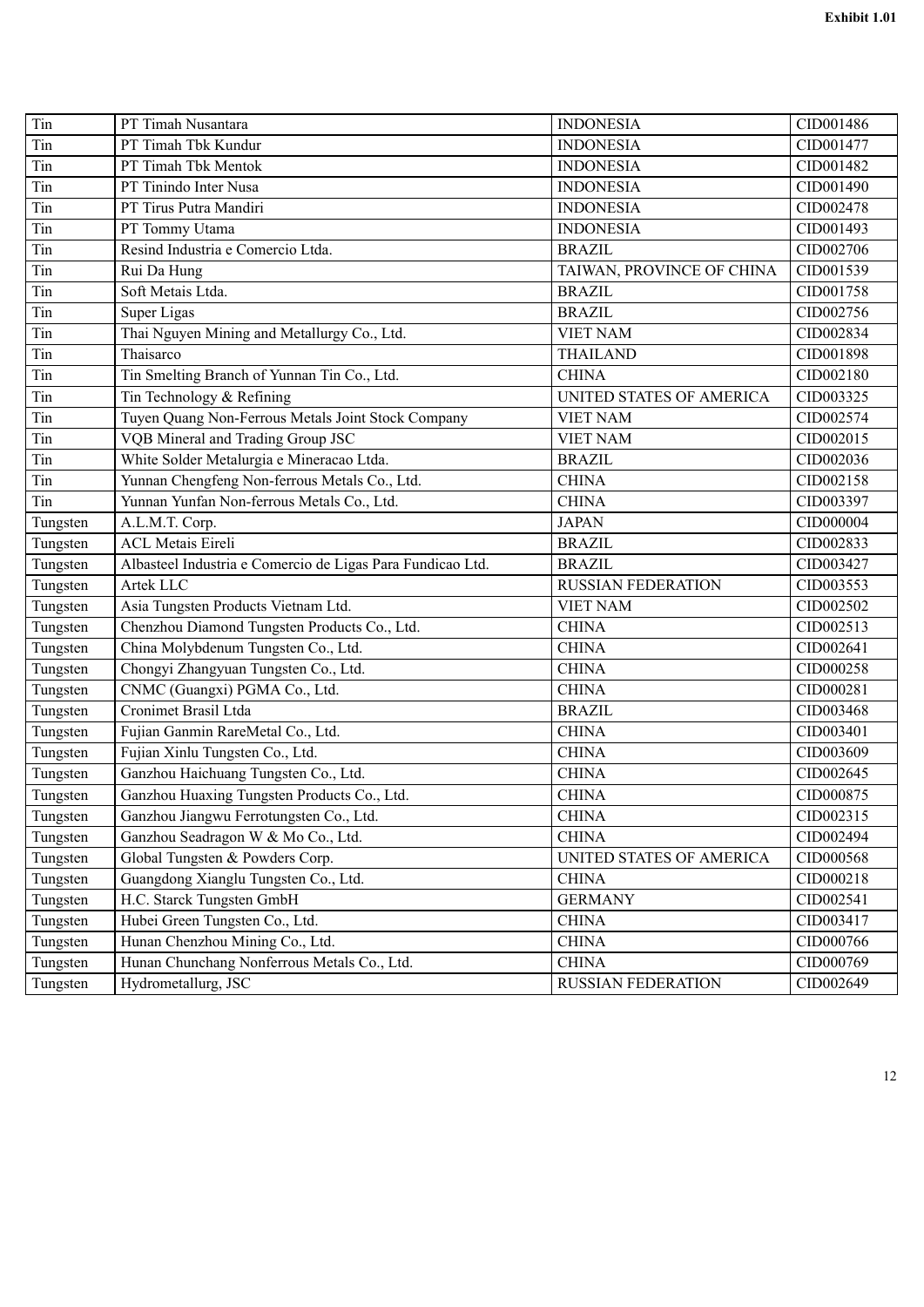| Tungsten | Japan New Metals Co., Ltd.                                    | <b>JAPAN</b>              | CID000825 |
|----------|---------------------------------------------------------------|---------------------------|-----------|
| Tungsten | Jiangwu H.C. Starck Tungsten Products Co., Ltd.               | <b>CHINA</b>              | CID002551 |
| Tungsten | Jiangxi Gan Bei Tungsten Co., Ltd.                            | <b>CHINA</b>              | CID002321 |
| Tungsten | Jiangxi Minmetals Gao'an Non-ferrous Metals Co., Ltd.         | <b>CHINA</b>              | CID002313 |
| Tungsten | Jiangxi Tonggu Non-ferrous Metallurgical & Chemical Co., Ltd. | <b>CHINA</b>              | CID002318 |
| Tungsten | Jiangxi Xinsheng Tungsten Industry Co., Ltd.                  | <b>CHINA</b>              | CID002317 |
| Tungsten | Jiangxi Yaosheng Tungsten Co., Ltd.                           | <b>CHINA</b>              | CID002316 |
| Tungsten | JSC "Kirovgrad Hard Alloys Plant"                             | <b>RUSSIAN FEDERATION</b> | CID003408 |
| Tungsten | Kennametal Fallon                                             | UNITED STATES OF AMERICA  | CID000966 |
| Tungsten | Kennametal Huntsville                                         | UNITED STATES OF AMERICA  | CID000105 |
| Tungsten | KGETS Co., Ltd.                                               | KOREA, REPUBLIC OF        | CID003388 |
| Tungsten | Lianyou Metals Co., Ltd.                                      | TAIWAN, PROVINCE OF CHINA | CID003407 |
| Tungsten | Malipo Haiyu Tungsten Co., Ltd.                               | <b>CHINA</b>              | CID002319 |
| Tungsten | Masan High-Tech Materials                                     | <b>VIET NAM</b>           | CID002543 |
| Tungsten | Moliren Ltd.                                                  | <b>RUSSIAN FEDERATION</b> | CID002845 |
| Tungsten | Niagara Refining LLC                                          | UNITED STATES OF AMERICA  | CID002589 |
| Tungsten | NPP Tyazhmetprom LLC                                          | <b>RUSSIAN FEDERATION</b> | CID003416 |
| Tungsten | OOO "Technolom" 1                                             | <b>RUSSIAN FEDERATION</b> | CID003614 |
| Tungsten | OOO "Technolom" 2                                             | <b>RUSSIAN FEDERATION</b> | CID003612 |
| Tungsten | Philippine Chuangxin Industrial Co., Inc.                     | <b>PHILIPPINES</b>        | CID002827 |
| Tungsten | TANIOBIS Smelting GmbH & Co. KG                               | <b>GERMANY</b>            | CID002542 |
| Tungsten | Unecha Refractory metals plant                                | <b>RUSSIAN FEDERATION</b> | CID002724 |
| Tungsten | Wolfram Bergbau und Hutten AG                                 | <b>AUSTRIA</b>            | CID002044 |
| Tungsten | Xiamen Tungsten (H.C.) Co., Ltd.                              | <b>CHINA</b>              | CID002320 |
| Tungsten | Xiamen Tungsten Co., Ltd.                                     | <b>CHINA</b>              | CID002082 |
| Tungsten | Xinfeng Huarui Tungsten & Molybdenum New Material Co., Ltd.   | <b>CHINA</b>              | CID002830 |

### **V. Future Due Diligence**

We will continue to communicate our expectations and information requirements to our direct suppliers. Over time, we anticipate that the amount of information available globally on the traceability and sourcing of these ores will increase and improve our knowledge. We will continue to make inquiries to our direct suppliers and undertake additional risk assessments when potentially relevant changes in facts or circumstances are identified. If we become aware of a supplier whose due diligence needs improvement, we may continue the trade relationship while that supplier improves its compliance program. We expect our suppliers to take similar measures with their suppliers to help ensure alignment throughout the supply chain.

In addition to those above, the Company will undertake the following steps during the next compliance period:

• Review the conflict minerals policy statement and make any appropriate updates, as necessary.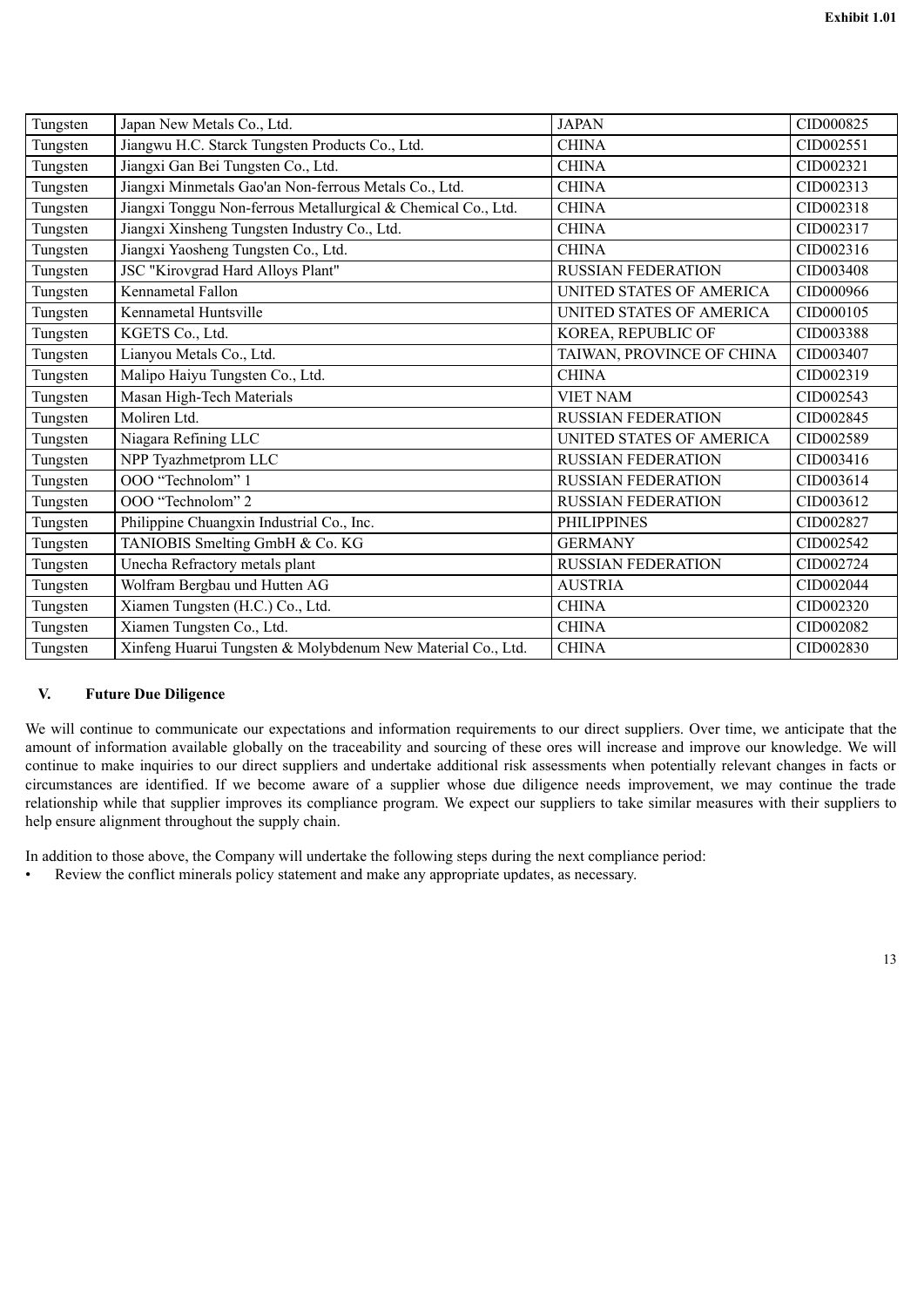- Review supplier and employee training materials and make any appropriate updates, as necessary.
- Continue to collect responses from suppliers using the most recent revision of the CMRT.
- Engage with suppliers that did not provide a response in 2021 or provided incomplete responses to enhance our data collection for 2022.
- Monitor and track performance of risk mitigation efforts, including the performance of suppliers deemed high-risk.
- Continue to engage with smelters by sending letters to those that have not been audited as conformant.
- Continue to send messages to our suppliers to engage with smelters that have not been audited as conformant.
- Collect from suppliers product-level or user-defined level responses when useful.
- Compare and validate RCOI results to information collected via independent third-party audit programs, such as the RMI, and through our Company's own coordinated outreach to smelters.
- Encourage responsible sourcing from the DRC and adjoining countries.